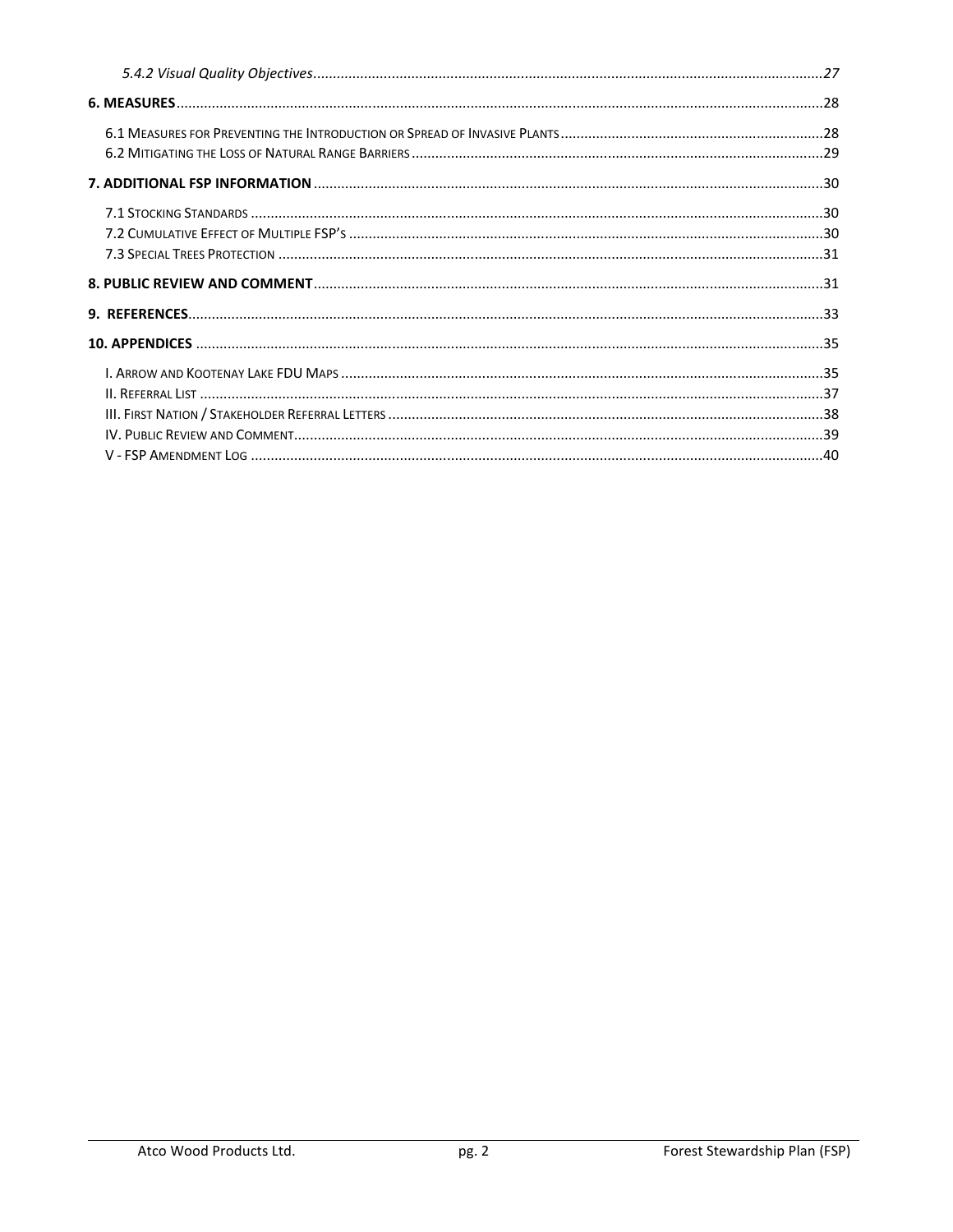## **1. Signatures**

## **Signature of the Person Required to Prepare this FSP:**

Atco Wood Products Ltd.

Name:

 Craig Stemmler, RPF #3129 Woodlands Manager

Date: **\_\_\_\_\_\_\_\_\_\_\_\_\_\_\_\_\_\_\_\_**

## **Signature of Preparing Forester:**

Preparing Forester

Name: **\_\_\_\_\_\_\_\_\_\_\_\_\_\_\_\_\_\_\_\_\_\_\_\_\_\_\_\_\_\_\_**

 Adam Rodgers, RPF #4469 Planning Forester

 *"I certify that the work described herein fulfills the standards expected of a member of the Association of British Columbia Forest Professionals."* 

Date: \_\_\_\_\_\_\_\_\_\_\_\_\_\_\_\_\_\_\_\_\_\_\_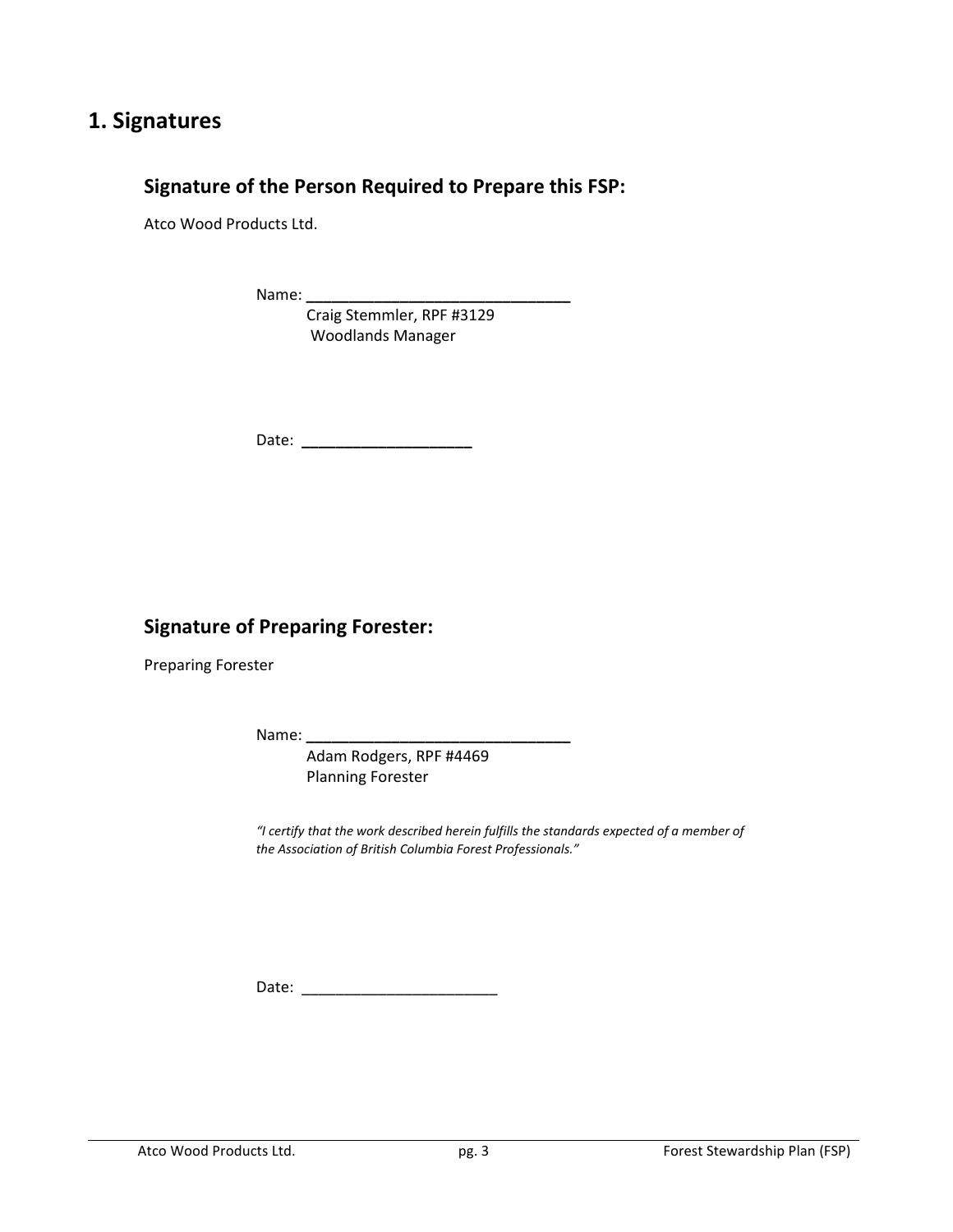## **2. Interpretation**

## **2.1 Definitions under Acts and Regulations**

Unless specifically indicated otherwise, terms used in this Forest Stewardship Plan (FSP) have the same meaning as they are defined in relevant British Columbia acts and regulations.

## **2.2. Definitions Specific to this FSP**

**"FRPA Value"** means one or more of the following:

- a) Soils
- b) Visual quality
- c) Timber
- d) Forage and associated plant communities
- e) Water
- f) Fish
- g) Wildlife
- h) Biodiversity
- i) Recreation resources
- j) Resource features
- k) Cultural heritage resources

**"Qualified Professional"** means a person to be qualified, in terms of appropriate levels of education, training, and experience (skill sets), to conduct the activities described. Where the activities fall within the scope of practice of members of a professional regulatory body this person will be a Qualified Registered Professional.

## **"Qualified Registered Professional"** means a person who:

- (a) has the appropriate education, training and experience to carry out the activity; and
- (b) is a member of, or licensed by, a regulatory body in British Columbia that has the legislated authority to regulate its members' performance of the activity.

**"Reasonable opportunity for review and comment"** means a written referral letter (either mailed or sent electronically), provided by Atco Wood Products Ltd. with a specified time (see section 4.0 – operational forest development referrals) allowed for providing comments in order for the comments to be considered.

## **2.3. Objectives, Results, Strategies and Measures**

The Forest and Range Practices Act (FRPA) requires that a FSP specify results or strategies in relation to objectives set by government and to specify measures related to invasive plants and natural range barriers. With regard to these requirements, the following interpretations have been used in the preparation of this FSP:

**"Objective"** means an objective that is set by government, in legally established land use plans, in regulation, or enabled through regulation, for managing and protecting forest and range values.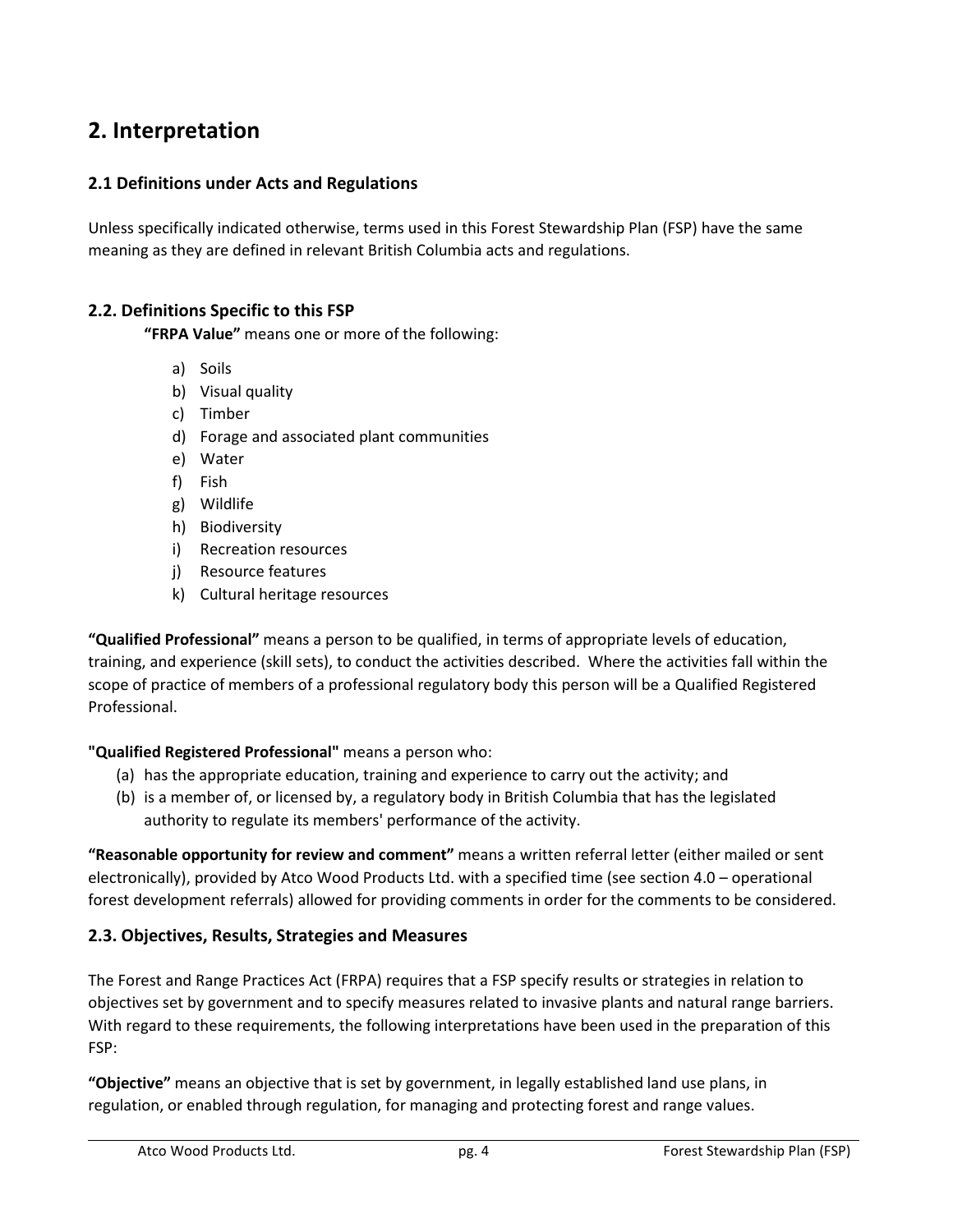**"Result"** means a description of measurable or verifiable outcomes for a particular established objective and the situations or circumstances that determine where the outcomes will be applied.

**"Strategy"** means a description of measurable or verifiable steps or practices that will be carried out to meet a particular established objective, and the situations or circumstances that determine where the steps or practices will be applied.

**"Measure"** means a course of action taken or planned to achieve a particular purpose. With regard to FSPs, measures must be specified to (1) prevent the introduction or spread of invasive plants and (2) mitigate the effect of removing or rendering ineffective natural range barriers. Measures are intended to be reasonable and appropriate when considering what is likely to be effective and what is practicable.

**"Measurable"** means with respect to Results and Strategies to be able to be measured, qualified or calculated.

**"Verifiable"** means with respect to Results and Strategies to be able to be verified, proven, authenticated or demonstrated.

## **2.4. Common Acronyms Used in forestry and occasionally within this FSP.**

| <b>AWP:</b> Atco Wood Products Ltd.                   | MFLNRO: Ministry of Forests, Lands and Natural |
|-------------------------------------------------------|------------------------------------------------|
| <b>BCTS:</b> British Columbia Timber Sales            | <b>Resource Operations</b>                     |
| <b>BEC:</b> Biogeoclimatic Ecosystem Classification   | <b>NDT:</b> Natural Disturbance Type           |
| <b>CFLB:</b> Contributing Forest Land Base            | <b>OGMA: Old Growth Management Area</b>        |
| <b>CHR:</b> Cultural Heritage Resource                | <b>QP:</b> Qualified Professional              |
| <b>CP:</b> Cutting Permit                             | <b>QRP:</b> Qualified Registered Professional  |
| <b>CRA:</b> Controlled Recreation Area                | <b>RMZ: Riparian Management Zone</b>           |
| <b>DDM: Delegated Decision Maker</b>                  | <b>RP: Road Permit</b>                         |
| FDU: Forest Development Unit                          | <b>RPF: Registered Professional Forester</b>   |
| FL: Forestry Licence                                  | <b>RRZ: Riparian Reserve Zone</b>              |
| <b>FPC:</b> Forest Practices Code of BC Act           | <b>SAR: Species at Risk</b>                    |
| <b>FPPR:</b> Forest Planning and Practices Regulation | <b>SU: Standards Unit</b>                      |
| FRPA: Forest and Range Practices Act                  | <b>TSA:</b> Timber Supply Area                 |
| <b>FRR: Forest Recreation Regulation</b>              | <b>TSR: Timber Supply Review</b>               |
| <b>FSP:</b> Forest Stewardship Plan                   | <b>UWR: Ungulate Winter Range</b>              |
| <b>GAR: Government Actions Regulation</b>             | <b>VIA: Visual Impact Assessment</b>           |
| <b>GWM:</b> General Wildlife Measure                  | <b>VQO:</b> Visual Quality Objective           |
| ILMB: Integrated Land Management Bureau               | <b>WHA: Wildlife Habitat Area</b>              |
| KBHLPO: Kootenay-Boundary Higher Level Plan Order     | <b>WHF: Wildlife Habitat Feature</b>           |
| <b>KLC:</b> Kalesnikoff Lumber Co. Ltd                | <b>WTP:</b> Wildlife Tree Patch                |
| LU: Landscape Unit                                    | <b>WTRA: Wildlife Tree Retention Area</b>      |

## **3. Application of the FSP**

## **3.1 Term of the FSP**

Legal Reference: FRPA s 6(1)(a), 6(2), & 14

The term of this FSP is five years, commencing from the date of approval by the Delegated Decision Maker (DDM) for the Minister of Forests, Lands and Natural Resource Operations or another date as specified by the DDM.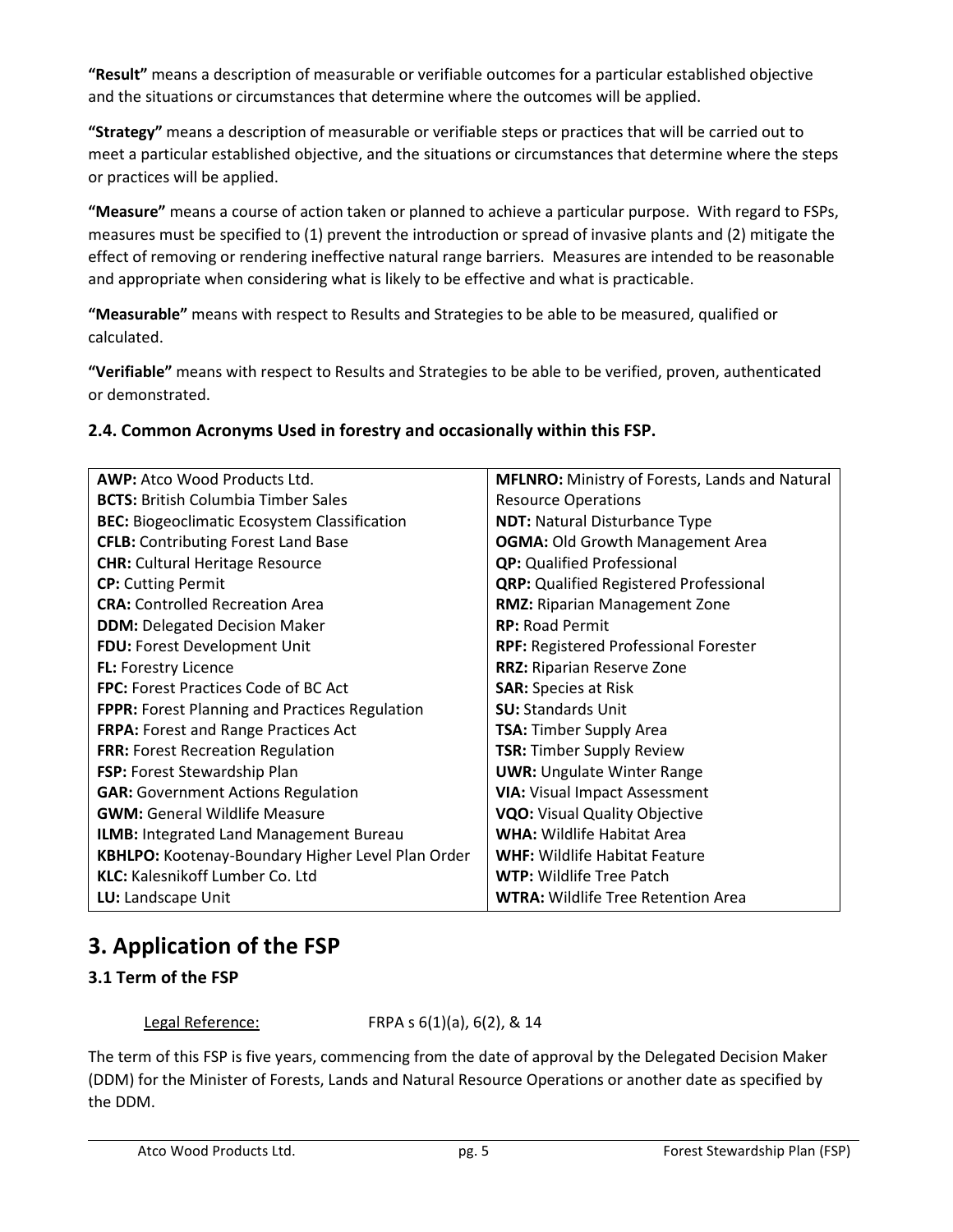## **3.2 Content Requirements**

Content requirements of a FSP are described in the FRPA and its associated FPPR.

A separate document, **Atco Wood Products Ltd Forest Stewardship Plan Supporting Document**, provides supporting (non-legal) information for this plan. The supporting document is prepared to ensure a consistent and collaborative approach to planning is undertaken within Atco's operations.

### **3.3 Forest Development Units (FDU's)**

This FSP covers the Forest Development Units for the entire Arrow and Kootenay Lake TSA's, excluding private land, parks, area based tenures, and tree farm licenses. Operating areas have been assigned to Atco Wood Products (AWP) under the authority of FL A20193 (Arrow TSA) and FL A20218 (Kootenay Lake TSA). The location of development external to AWP current operating areas may occur from time to time, for incidental reasons. FDU overlap is integrated into the various sections of this FSP, and collaboration with other forest license holders will enable the successful achievement of objectives.

#### **Table 1: Current Operating Areas**

| <b>TSA</b>           | <b>Operating Area</b><br>Letter | <b>Operating Area Name</b> |
|----------------------|---------------------------------|----------------------------|
|                      | A                               | Ladybird                   |
|                      | B                               | Nancy Green North (NGN)    |
|                      | $\mathsf{C}$                    | Nancy Green South (NGS)    |
|                      | D                               | Mackie                     |
|                      | E                               | Murphy                     |
|                      | F                               | Nancy Green Highland (NGH) |
|                      | G                               | Sheppard                   |
|                      | H                               | Ryan                       |
|                      | I                               | Jordan                     |
|                      | J                               | Champion                   |
|                      | К                               | Erie                       |
|                      | L                               | Wright                     |
| <b>Arrow</b>         | M                               | Query                      |
|                      | N                               | <b>Divide</b>              |
|                      | O                               | Linnie                     |
|                      | P                               | Pend D'Oreille North       |
|                      | Q                               | Pend D'Oreille South       |
|                      | $\mathsf R$                     | Siwash                     |
|                      | T                               | <b>Boulder</b>             |
|                      | U                               | <b>East Erie</b>           |
|                      | $\vee$                          | Lead                       |
|                      | W                               | Ymir                       |
| <b>Kootenay Lake</b> | $\sf S$                         | Kootenay Lake              |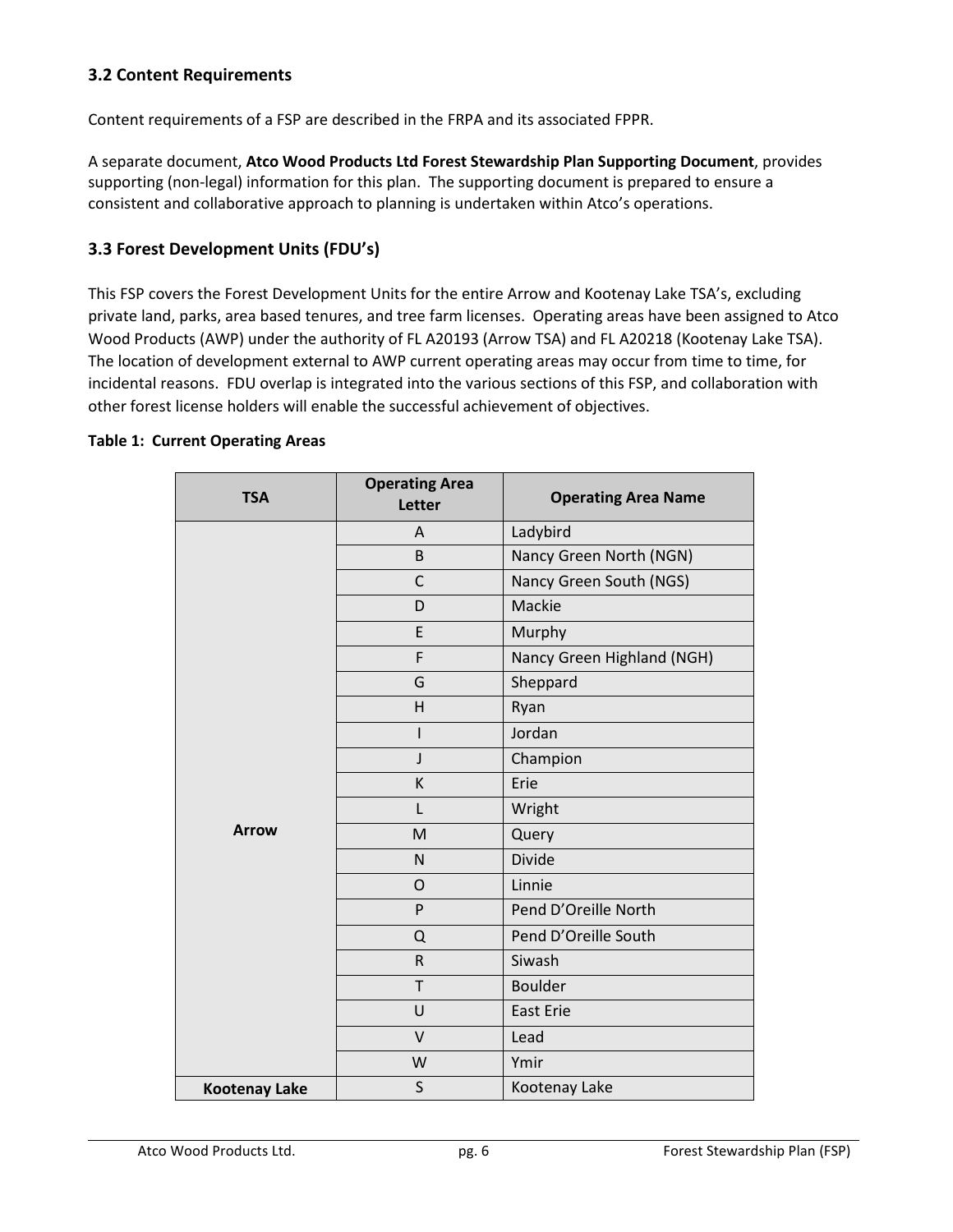### **3.3.1 New FDUs & Rationale**

Legal Reference: FPPR, s14

New FDUs: The overview map in Figure 1 shows the 2 FDUs comprising this FSP.

With regard to covering FDU area outside Atco's operating (Chart) area, the intent is to avoid FSP amendments made to allow road access, topographic breaks, licensee operating area switching and other logistical measures.

Appendix I contains a map of the Arrow and Kootenay Lake FDU's. Figure 1 illustrates the overview of both FDU's.

Figure 1 – FDU overview map

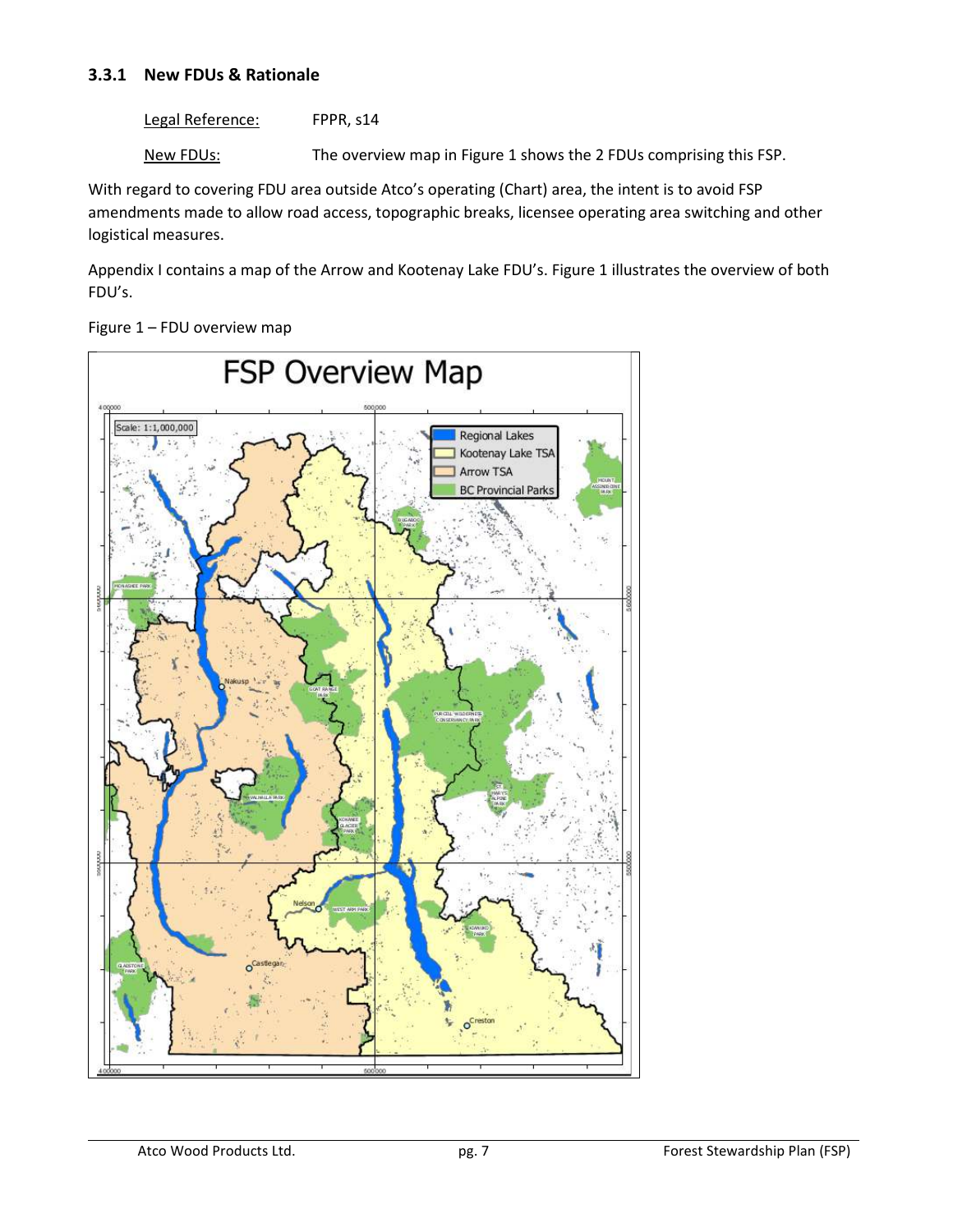## **4. Public Review and Comment**

### Legal reference: FPPR Section 20, 21 and 22

### **Forest Stewardship Plan Notification and Stakeholder Referral:**

The general public was made aware the Forest Stewardship Plan was available for review and comment through notices placed in local newspapers and through referral notices that were emailed or mailed out to potentially affected stakeholders. Atco is committed to meeting with any stakeholder who wants further information, or has concerns or further questions. A copy of the public notice and referral list of stakeholders (including First Nations) who received letters or emails are included in Appendix II.

The Forest Stewardship Plan was made available for public review and comment at the licence holder's office during regular business hours 7 a.m. to 4 p.m. Monday through Friday for a period of 60 days (April 29, 2022 to June 28, 2022). In these referral notices Atco has encouraged any affected stakeholders and First Nations representatives to meet to discuss the Forest Stewardship Plan. A copy of the First Nations and Stakeholders referral letters are provided in Appendix III.

#### **Public and Stakeholder's Comment:**

 Appendix IV contains a summary of the public/ stakeholder referrals sent, comments received and associated response.

Written comments specific to the Forest Stewardship Plan have been recorded and kept on record to ensure that concerns are considered at the development stage.

#### **Operational-Forest Development Referrals:**

The licence holder is committed to collaborative planning and will refer all forest development - site level plans (i.e. roads and cut-blocks) to potentially affected stakeholders. The referral provides an opportunity to review the proposed development to the extent a stakeholders' rights may be affected. The written notice will provide stakeholders with a minimum 30 day review and comment period prior to cutting permit or road permit application. The notice may be reduced to 10 days if timber is dead, infested with pests or otherwise damaged; and must be harvested expeditiously to prevent spread of pests or declining timber value due to deterioration of quality.

## **5. Results and Strategies for Objectives Set by Government**

### **5.1 Land Use Objectives**

The area under this FSP is within the scope of the Kootenay Boundary Higher Level Plan Order (KBHLPO) effective October 26, 2002, and all approved variances to it. Where there is a conflict between the KBHLPO and objectives set by FRPA and/or FPPR, the KBHLPO objectives and strategies will prevail to the extent of the discrepancy.

Unless specified under each objective, it is assumed the Results and Strategies apply to both FDU's.

### **5.1.1 Biodiversity Emphasis**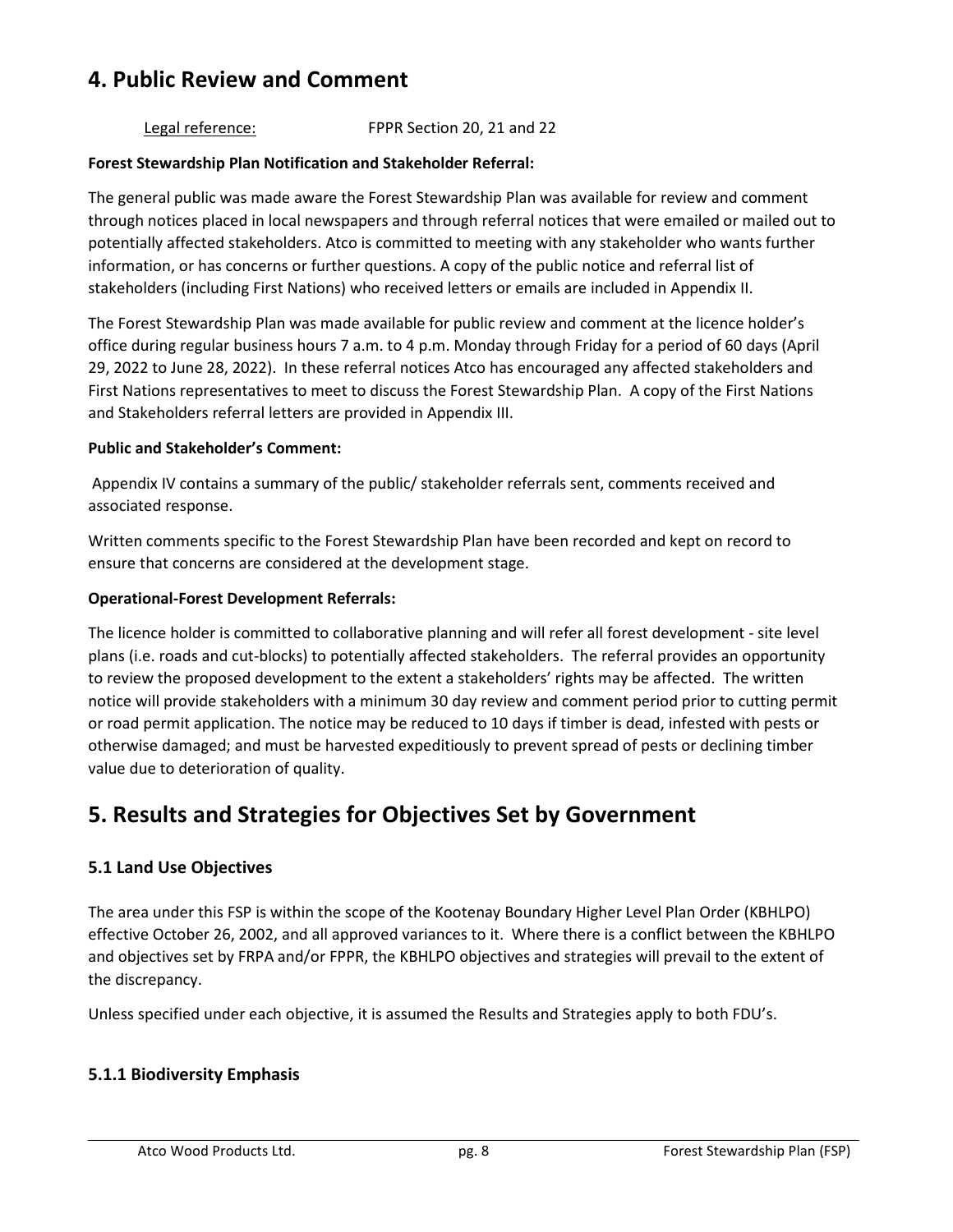| Objective:       | To contribute to the conservation of biodiversity, through the assignment<br>of biodiversity emphasis to each landscape unit. |
|------------------|-------------------------------------------------------------------------------------------------------------------------------|
| Legal Reference: | KBHLPO – Objective I                                                                                                          |
| Relates to:      | s 5.1.2 of this document.                                                                                                     |

#### **Practice Requirements - Results or Strategies**

The licence holder will comply with Objective 1 of Kootenay Boundary Higher Level Plan Order.

### **5.1.2 Old and Mature Forest**

| Objective:       | To maintain mature forests and old forests to levels indicated in the<br>Kootenay Boundary Higher Level Plan. |
|------------------|---------------------------------------------------------------------------------------------------------------|
| Legal Reference: | KBHLPO, Objective 2                                                                                           |
| Relates to:      | s 5.1.1 of this document.                                                                                     |
|                  | <b>Practice Requirements - Results or Strategies</b>                                                          |

The licence holder will comply with Objective 2 of Kootenay Boundary Higher Level Plan Order.

#### **Old Forest:**

OGMA is established to provide representative examples of Old Forest values, and to support the conservation of other important values, such as wildlife habitat, connectivity, rare ecosystems, recreation and cultural-heritage.

Old Forest targets, applying to all FDUs, are currently achieved and managed with non-legal spatialized OGMA, as a surrogate to managing Old Forest targets aspatially.

The licence holder subscribes to the Higher Level Plan Objectives Reporting Suite. The 'Selkirk Suite' allows users to produce reports reflecting the rules embodied in the KBHLPO for meeting Old Forest requirements. If old targets are not met spatially by OGMAs then the target deficit will be met aspatially with old forest outside OGMAs.

The license holder commits to meeting full legal seral stage distribution targets and tracking of activity where cutting or road permits are proposed. Where full legal Old targets cannot be met, the license holder will prepare a recruitment strategy, in the shortest possible timeframe, and will share this strategy with other Selkirk Suite subscribers.

The license holder will use a QRP to ascertain when harvesting is acceptable within an OGMA or Ancient Forest, and where a replacement is required. Harvesting will not take place in an OGMA or Ancient Forest, except when: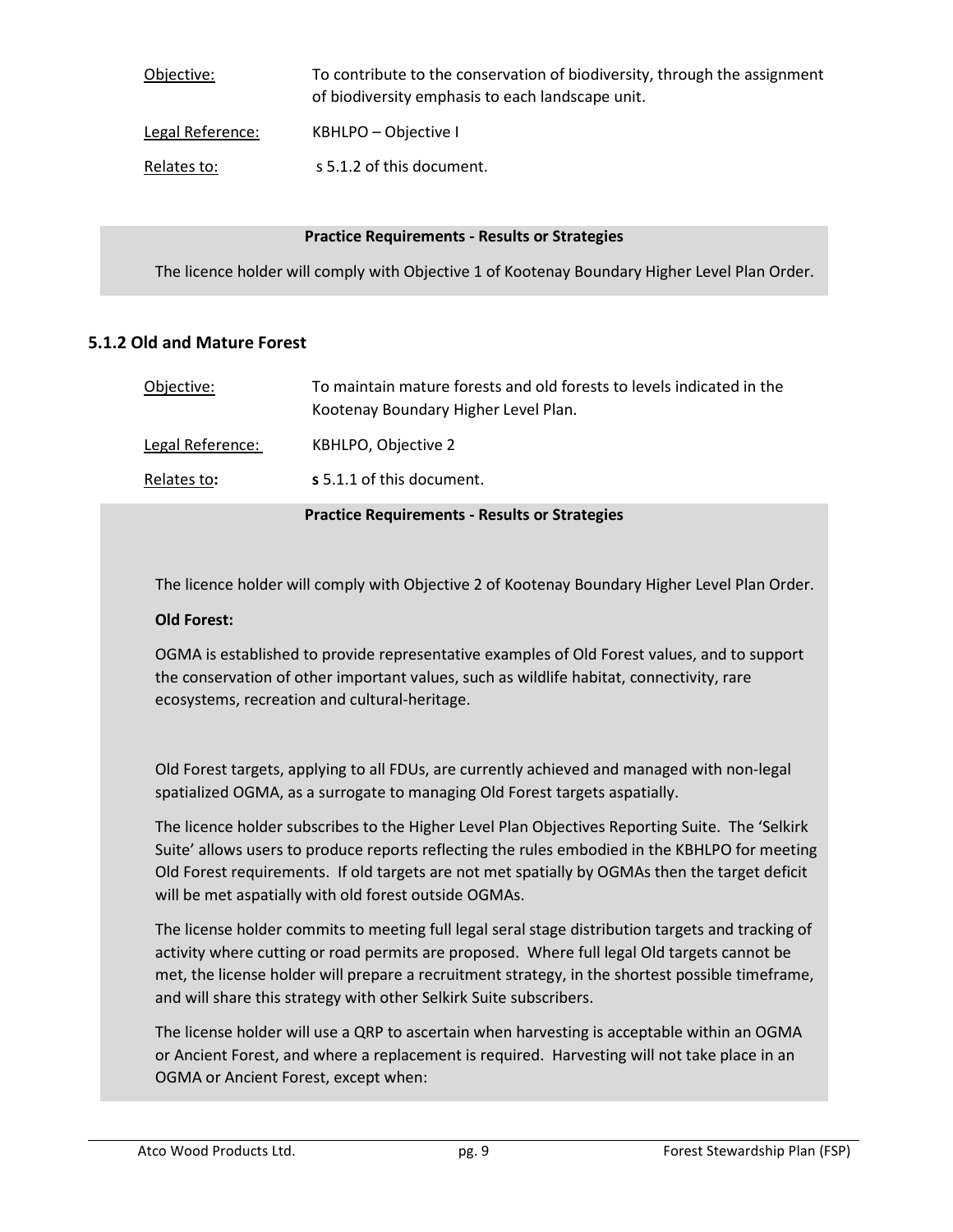1. Access is required and where another location would result in a greater risk to one or more FRPA values;

2. Fuel reduction treatments are located within a wildland urban interface;

3. Sufficient biological Old Forest characteristics (as defined in superscript 'K' of table 2.6 of the KBHLPO) are rendered ineffective by natural events including wind or fire or by biological agents including insects or disease;

4. Old Forest characteristics are not present in the OGMA but are located in surplus elsewhere in the LU / BEC combination, and an equal or better replacement location is provided.

5. For safety or operational reasons including yarder halos, tailholds, guyline tiebacks, and removal of danger trees.

The Old Growth Management Strategy allows the licence holder to manage the Old Forest distribution based on current information. Modifications to the boundaries of established OGMA's or ancient forest can be implemented as long as the modification is replaced by a commensurable area with similar or better forest attributes. The Qualified Registered Professional (QRP) determines when a forest stand has sufficient biological value to be an Old Forest (as per superscript "k" of Table 2.6 of the KBHLPO).

If a non-incidental amendment or replacement is to be done (areas >0.25ha), it will be assessed by a registered professional biologist or ecologist.

The prescribing QRP will identify replacement OGMAs that maintain either similar forest attributes as found in the original OGMA or enhance old forest attributes; while also focusing on other important values, such as wildlife habitat, rare ecosystems, recreation, First Nations cultural values and cultural values of communities within the Kootenays. In addition, there is a preference to locate replacement OGMA's where harvesting constraints provide the best long term potential for stands to develop old forest attributes associated with advanced age. The amount of old or ancient forest within an OGMA will be maximized.

OGMA modifications will be field assessed and approved by a QRP, where a written rationale and accompanying map denoting the modifications will be prepared and kept on record in the license holder's office. As part of the information sharing package sent to First Nations, the license holder will identify when an OGMA modification has occurred and will provide documentation upon request. Proposed Changes to OGMAs will be sent to the MFLNRO prior to cutting permit or road permit application.

When considering potential OGMA replacements the key old growth attributes are collected using a score card. A RPF will use this card as part of the replacement rationale. Evaluations include age, large branches, dead tops, scars/conks, cavity nesting bird holes, proximity to riparian or unique old features, wildlife value, size (diameter & height) and contiguity with adjacent OG.

There are circumstances where very minor tree removal <0.25ha is required within OGMAs to facilitate harvesting and or safety. These are danger tree hazards adjacent forest activities and where tail holds or guy line tiebacks are required for cable harvesting. The QRP will write a rationale for these situations and extra effort will be made to minimize these circumstances.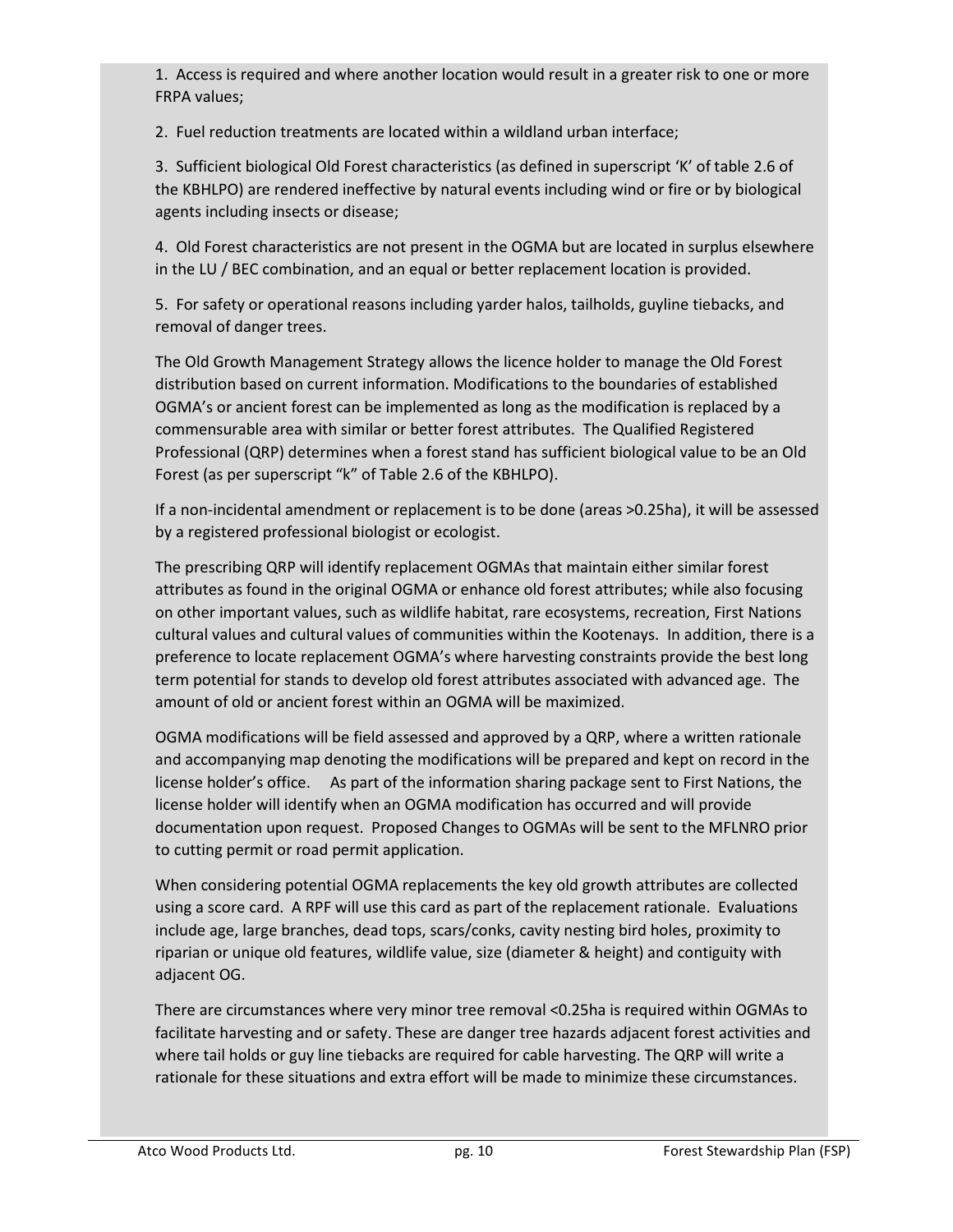#### **Mature plus Old Forest:**

The mature plus old requirements apply to the current Arrow FDU within the Landscape Units (LU) and BEC subzones / variants as shown below:

| LU                | <b>BEC subzone/ variant</b> | <b>BEO</b>   |
|-------------------|-----------------------------|--------------|
| N501-Sheep Creek  | <b>ICHdw</b>                | intermediate |
| N504-Pend'Oreille | <b>ICHdw</b>                | intermediate |
| N505-Stagleap     | <b>ICHdw</b>                | intermediate |
| N508-Blueberry    | <b>ICHdw</b>                | intermediate |
| <b>N509-Dog</b>   | <b>ICHdw</b>                | intermediate |
| N511-Cayuse       | <b>ICHdw</b>                | intermediate |

It is the responsibility of the licence holder to determine existing seral stage distribution and levels of Mature plus Old Forest in which Landscape Unit they operate. The Selkirk Suite will be used to produce reports reflecting the rules embodied in the KBHLPO for meeting Mature plus Old Forest requirements.

GeoData BC provides source planning data for the application; the reporting suite application models the source data and produces summary tables the licence holder will use to determine existing seral stage distribution and levels of Mature plus Old Forest.

The target for Mature plus Old Forest must come from Old Growth Management Areas, Parks and connectivity corridors where they exist in the Landscape Unit. If the target cannot be met from these areas, then the deficit must be met outside of these areas. If the slope is >80% and located inside the connectivity corridor, the area will be considered outside the corridor for recruitment purposes.

Where there is still a deficit the licence holder will prepare a recruitment strategy for the Landscape Unit to meet the target in the shortest time frame. An alternative recruitment strategy, other than shortest time frame, can be utilized when the acquisition of fiber is required to maintain sufficient local levels of employment, provided a QRP assesses and documents how the alternate strategy maintains or improves benefits for Old Forest conservation, better meets Kootenay Boundary Higher Level Plan Order objectives 5, 8, 9 or conserves Caribou habitat.

The alternative recruitment will select from areas less than 80 percent slope using a sequence of priority deployment within the CFLB:

- 1. Inside inoperable forest and inside the connectivity corridor.
- 2. Inside operable forest and inside the connectivity corridor.
- 3. Inside inoperable forest but outside the connectivity corridor.
- 4. Inside operable forest but outside the connectivity corridor.

Areas selected by an alternative recruitment strategy will be tracked spatially as harvest reserves on the AWP database system, as a link to a read-only map.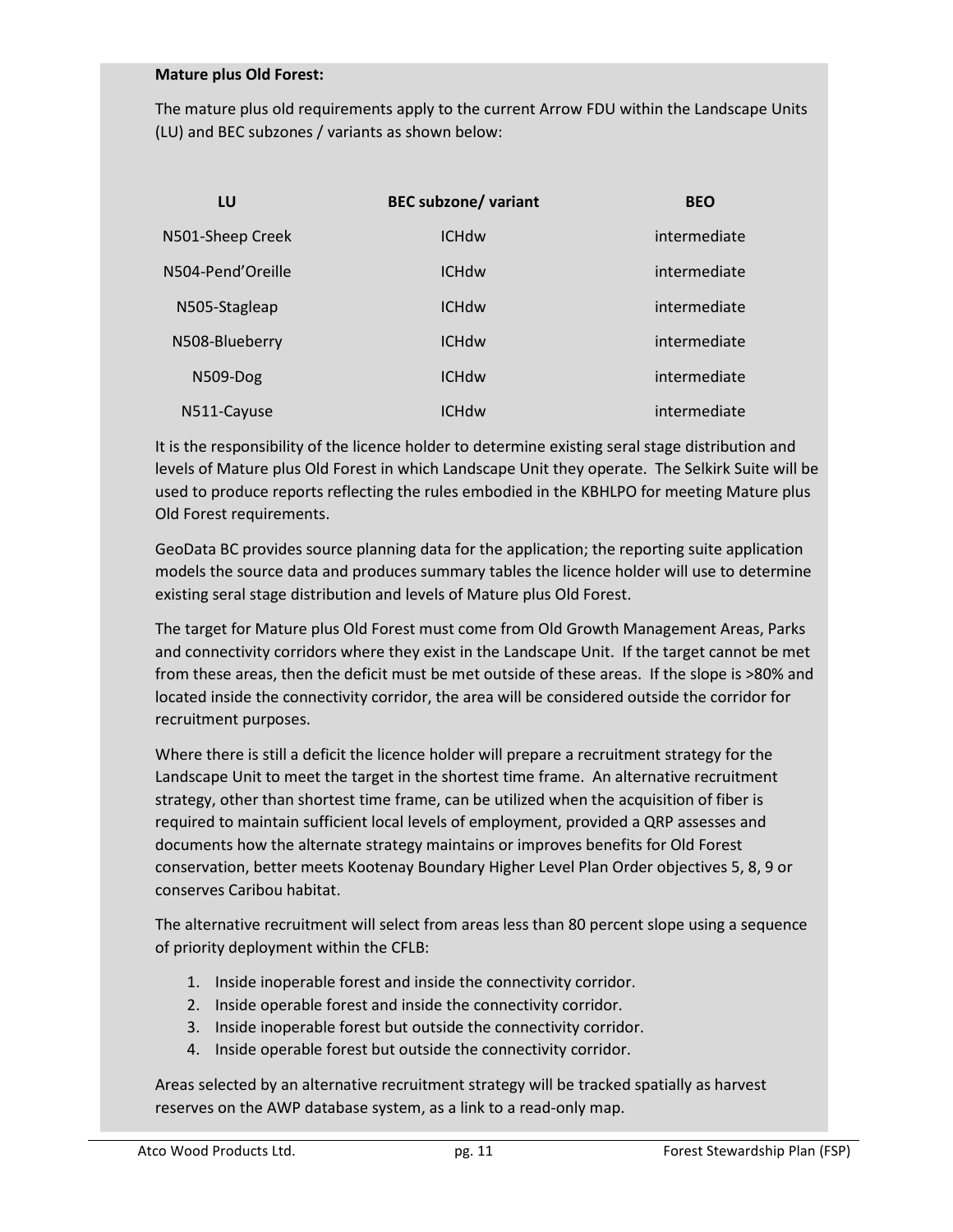#### **Collaborative Planning:**

The license holder will share information and will discuss with other license holders, in shared landscape units, to ensure activities do not cause Mature plus Old targets to not be met.

### **5.1.3 Caribou**

| Objective:                                           | To retain seasonal habitats for Mountain Caribou in order to contribute to<br>maintaining viability of the existing subpopulations according to forest cover<br>requirements in the Kootenay Boundary Higher Level Plan Order.                                            |  |
|------------------------------------------------------|---------------------------------------------------------------------------------------------------------------------------------------------------------------------------------------------------------------------------------------------------------------------------|--|
| Legal Reference:                                     | KBHLPO, Objective 3 (replaced by variance Order KBHLP-04) and the addition of<br>Variance 6, GAR's 9(2) and 12(1).                                                                                                                                                        |  |
| Relates to:                                          | s 5.3.4 of this document.                                                                                                                                                                                                                                                 |  |
| <b>Practice Requirements - Results or Strategies</b> |                                                                                                                                                                                                                                                                           |  |
|                                                      | KBHLPO Objective 3 was cancelled and replaced with GAR ORDER - Ungulate Winter Range #U-<br>4-012 Mountain Caribou - Southwest Kootenay Planning Unit, under the authority of GAR<br>section 9(2) and 12(1) February 12, 2009. ORDER - Ungulate Winter Range #U-4-012 was |  |

The license holder will comply with these GAR Orders.

subsequently replaced December 9, 2009.

### **5.1.4 Green-up**

Objective:To establish a Green-up under the stipulations of KBHLPO, Objective 4.

Legal Reference:KBHLPO, Objective 4.

#### **Practice Requirements - Results or Strategies**

The licence holder will comply with Objective 4 of KBHLPO.

### **5.1.5 Grizzly Bear Habitat and Connectivity Corridor**

| Objective:              | To maintain mature and/ or old forests adjacent to important grizzly bear<br>habitat and within connectivity. |                               |
|-------------------------|---------------------------------------------------------------------------------------------------------------|-------------------------------|
| Legal Reference:        | KBHLPO – Objective 5                                                                                          |                               |
| Atco Wood Products Ltd. | pg. 12                                                                                                        | Forest Stewardship Plan (FSP) |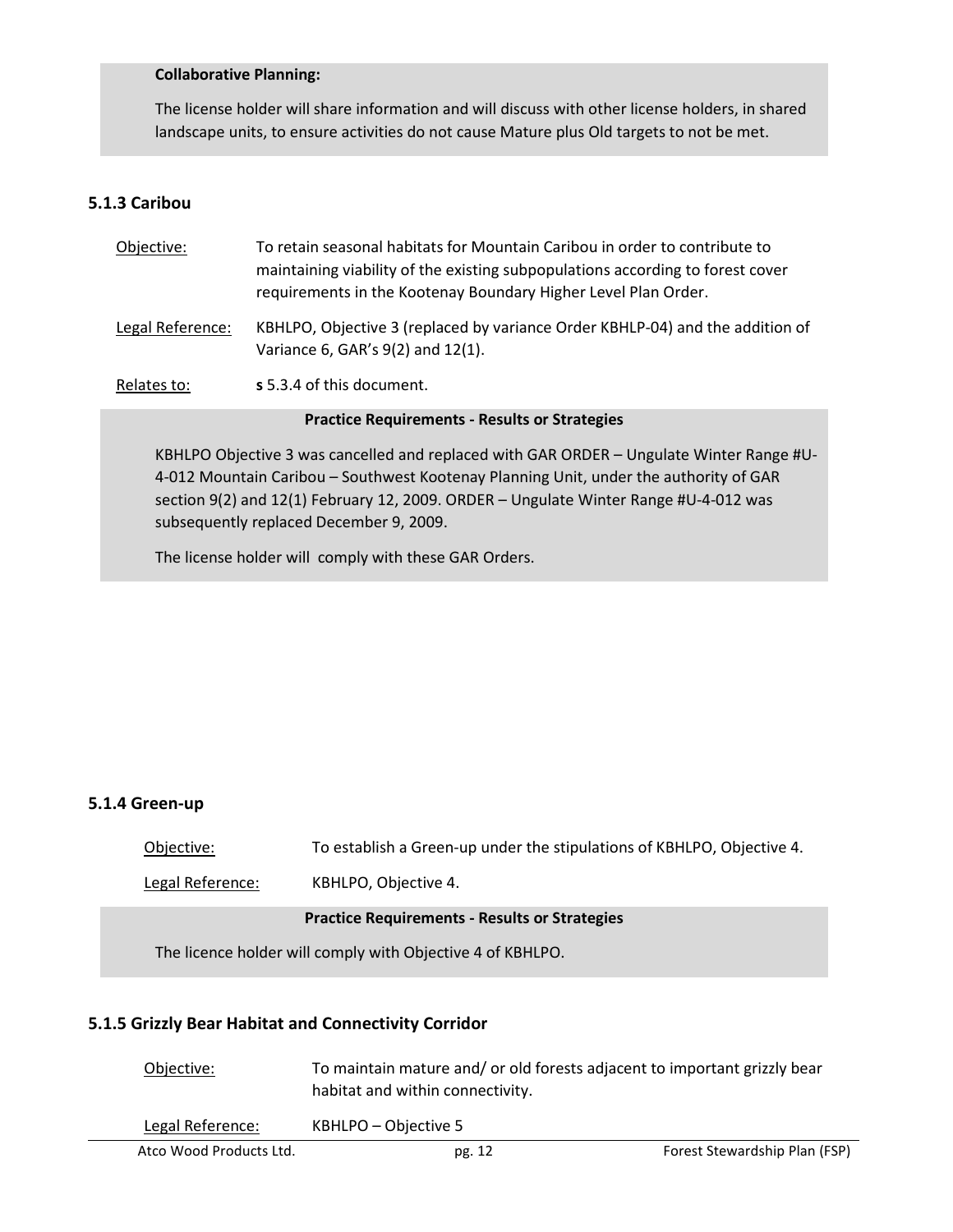Relates to: s 5.3.5 of this document for FDU's and LU's covered by Grizzly GAR.

#### **Practice Requirements - Results or Strategies**

The licence holder will comply with Objective 5 of KBHLPO.

#### **5.1.6 Consumptive Use Streams**

| Objective:       | To reduce the impacts of forest development on streams licensed for<br>human consumption. |
|------------------|-------------------------------------------------------------------------------------------|
| Legal Reference: | KBHLPO – Objective 6                                                                      |
| Relates to:      | s 5.2.4 and 5.2.6 of this document                                                        |

#### **Practice Requirements - Results or Strategies**

Definitions for the purpose of this section:

 $\bullet$  "Activities" in objective  $6(1)(a)(i)$  of the KBHLPO means primary forest activities.

The holder will undertake to comply with Objective 6 of the KBHLPO.

For each S5 and S6 stream where the streamside management zone applies, the holder will plan and implement primary forest activities only if, in the opinion of a QRP, implementing the plan;

- a. Will not cause material that is harmful to human health to be deposited in, or transported to, water that is diverted for human consumption by a licensed waterworks, and
- b. Will not damage a licensed waterworks.
- c. Will not result in locating stream crossings within 50m (slope distance) upslope of known intakes unless there is no practicable option.
- d. Will result in re-vegetating of cut banks and fill slopes within one growing season following disturbance (as soil and weather conditions allow). See the grass seeding measures portion of Section 6.1 of this document for details.

### **5.1.7 Enhanced Resource Development Zones (ERDZ)**

Objective:To support forest management for the purpose of increasing volumes of merchantable timber and to reduce industry costs while maintaining adequate environmental stewardship.

Legal Reference:KBHLPO – Objective 7; FPPR s 65(3) (a) & 65(3) (b)ii

#### **Practice Requirements - Results or Strategies**

The licence holder will comply with Objective 7 of KBHLPO. The minimum green-up height will be as per section 5.2.7 of this FSP.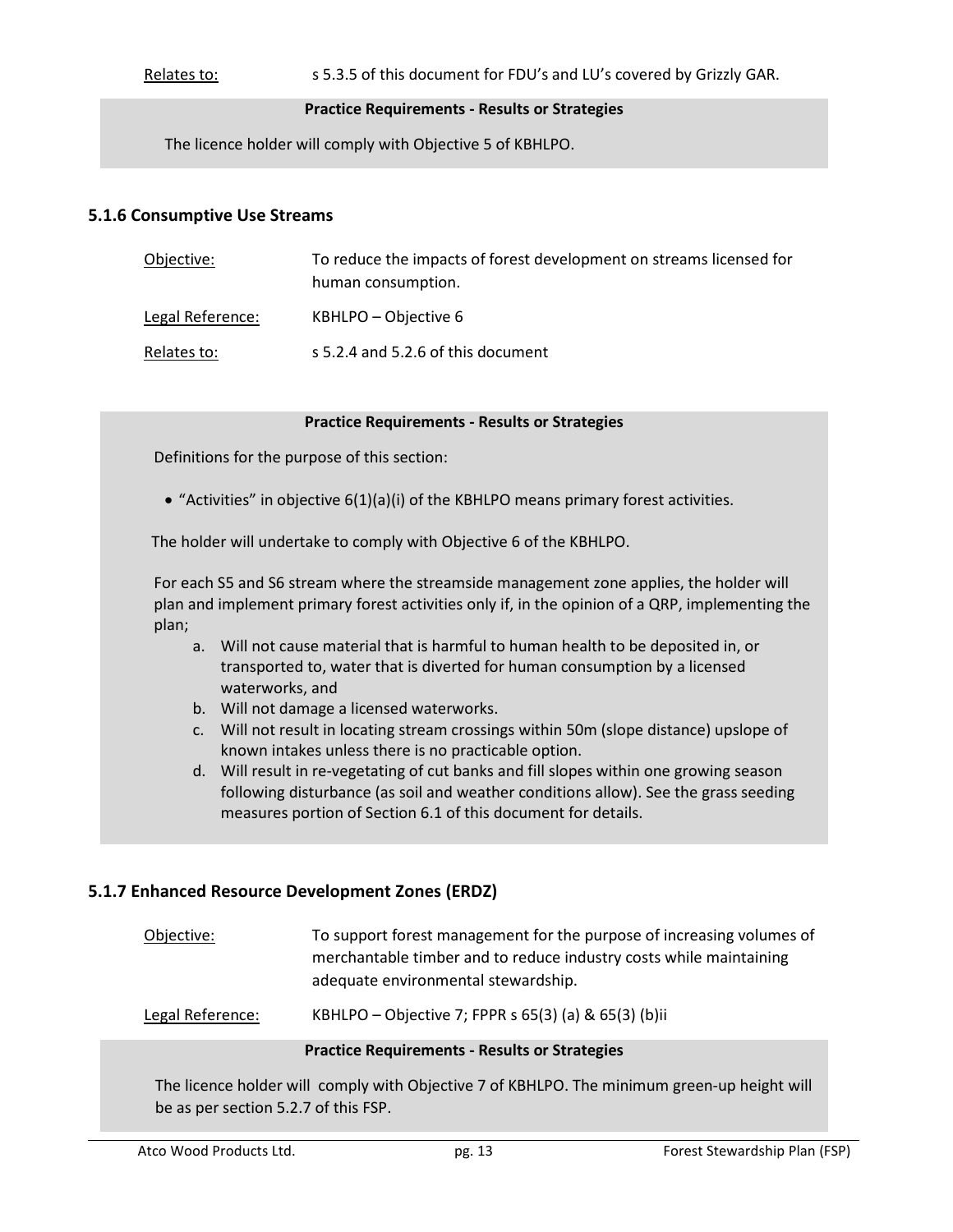### **5.1.8 Fire Maintained Ecosystems**

| Objective:                                                                                                                                                                      | To restore and maintain the ecological integrity of fire-maintained<br>ecosystem components in Natural Disturbance Type (NDT) 4. |  |
|---------------------------------------------------------------------------------------------------------------------------------------------------------------------------------|----------------------------------------------------------------------------------------------------------------------------------|--|
| Legal Reference:                                                                                                                                                                | KBHLPO - Objective 8                                                                                                             |  |
| Applicable FDU:                                                                                                                                                                 | None                                                                                                                             |  |
|                                                                                                                                                                                 | <b>Practice Requirements - Results or Strategies</b>                                                                             |  |
| The map has not been established through the KBHLPO for this objective and therefore the fire<br>maintained ecosystem objective is not in effect as of the FSP submission date. |                                                                                                                                  |  |

### **5.1.9 Visuals**

| To conserve the quality of views from communities, major waterways, and |
|-------------------------------------------------------------------------|
|                                                                         |

## **5.2 Objectives prescribed under FRPA sec. 149(1)**

### **5.2.1 Soils**

Objective: The objective set by government for soils is to conserve the productivity and the hydrologic function of soils.

Legal Reference: FPPR section 5 and 12.1(1)

#### **Practice Requirements - Results or Strategies**

The license holder will comply with Forest Planning and Practices Regulation section 35 and 36.

In a situation where a block contains existing road and the 7% PAS is exceeded (at the planning/pre-harvest stage), then a QRP will identify this in a rationale, which will be kept in the holder's files.

If the Permanent Access Structures (PAS) built by the holder exceeds 7%, then a QRP will write a rationale at the development layout stage which identifies why this disturbance level is exceeded. This limit will be set in accordance with Section 36(1) or (2) of the FPPR. Where the PAS exceeds 7% (typically smaller blocks with roads which access further cut blocks), the holder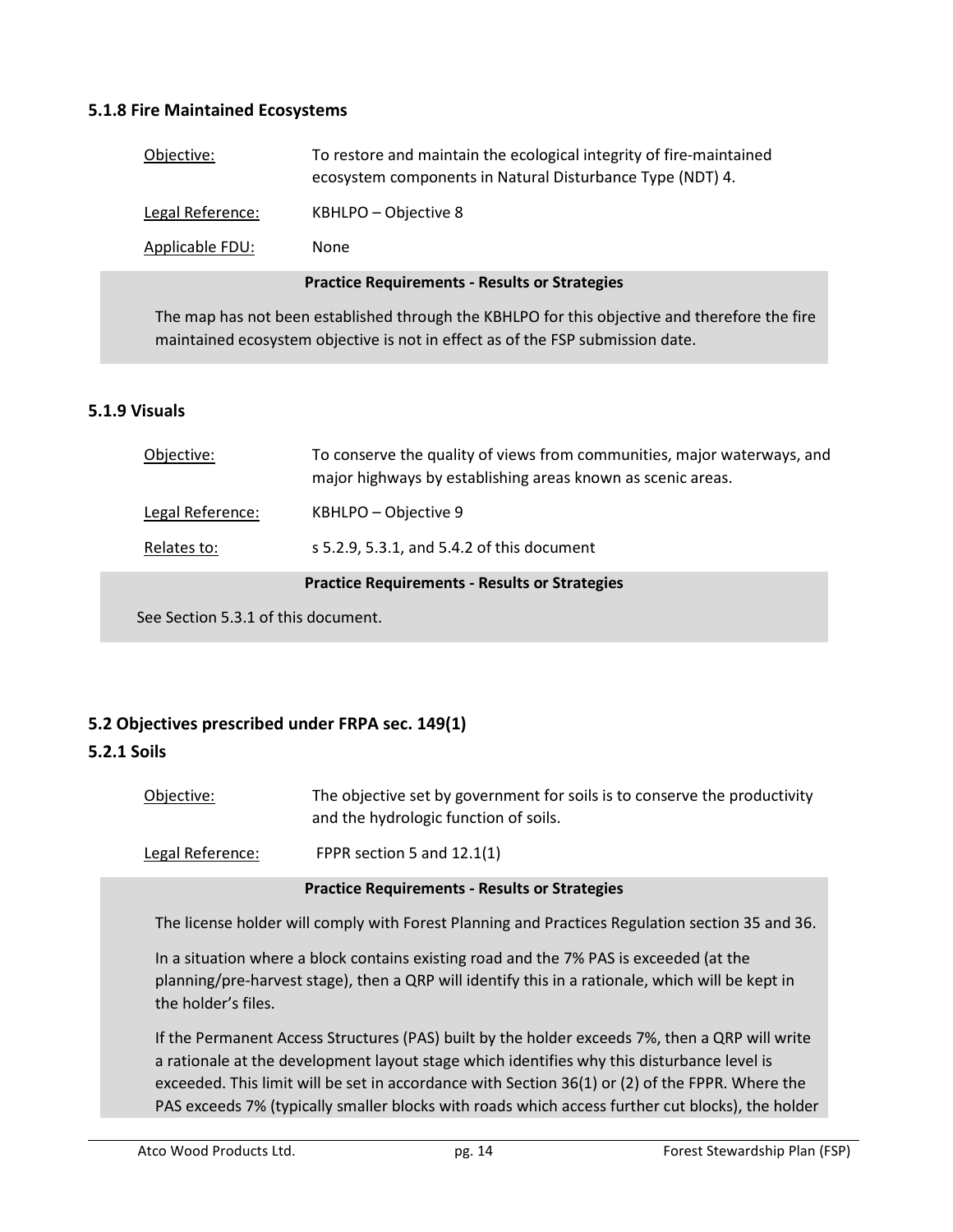will specify this in the Site Plan, and will prepare a rationale. The rationale will be kept on record in the holder's office.

The site plan will identify when activities are limited by weather or seasonal conditions that increase the potential for soil degradation.

## **5.2.2 Wildlife**

| Objective:       | The objective set by government for wildlife is to conserve sufficient<br>wildlife habitat in terms of amounts of area, distribution of areas and<br>attributes of those areas, for the survival of species at risk, the survival of<br>regionally important wildlife, and the winter survival of specified ungulate<br>species. |
|------------------|----------------------------------------------------------------------------------------------------------------------------------------------------------------------------------------------------------------------------------------------------------------------------------------------------------------------------------|
| Legal Reference: | FPPR sec. 7 and GAR's 9-13                                                                                                                                                                                                                                                                                                       |
| Relates to:      | s 5.3.2, 5.3.3, 5.3.4, and 5.3.5 of this document                                                                                                                                                                                                                                                                                |

### **5.2.3 Species at Risk**

Pursuant to section 7(3) of the FPPR, the license holder is exempt from the obligation to prepare results or strategies in relation to the objective set out in section 7(1) of the FPPR given the established Wildlife Habitat Areas address the amount of area required to meet habitat requirements and specify general wildlife measures to maintain the identified wildlife within those areas. Requirements are met with respect to WHA for Interior Western Screech Owl, Lewis's Woodpecker and Grizzly Bear. The Coeur d' Alene Salamander and Flammulated Owl are the exception, where the required amount and distribution of Wildlife Habitat Areas have not been satisfied.

FPPR section 7 notices are tracked at: http://www.env.gov.bc.ca/wld/frpa/notices/sar.html

Species at risk, for which the license holder will provide special management are listed as Red or Blue by the Ministry of Environment, or as Endangered, Threatened or Special Concern (listed on Species at Risk Public Registry schedule 1) by the Committee on the Status of Endangered Wildlife in Canada. The Schedule 1 can be found at the following website:

http://www.registrelep-sararegistry.gc.ca/species/schedules\_e.cfm?id=1

SAR Accounts and Measures documents for identified wildlife can be found at:

http://www.env.gov.bc.ca/wld/frpa/iwwms/accounts.html

#### **Practice Requirements - Results or Strategies**

Annual training will be conducted by the license holder to support the license holder's staff and contractors in identifying species at risk and wildlife habitat. Training will involve the identification of species at risk, habitat attributes, habitat suitability, reporting and best management practices.

The British Columbia Species and Ecosystem Explorer Tool will be incorporated into the training and utilized to generate information on species and ecological communities, including conservation or legal status, and spatial distribution.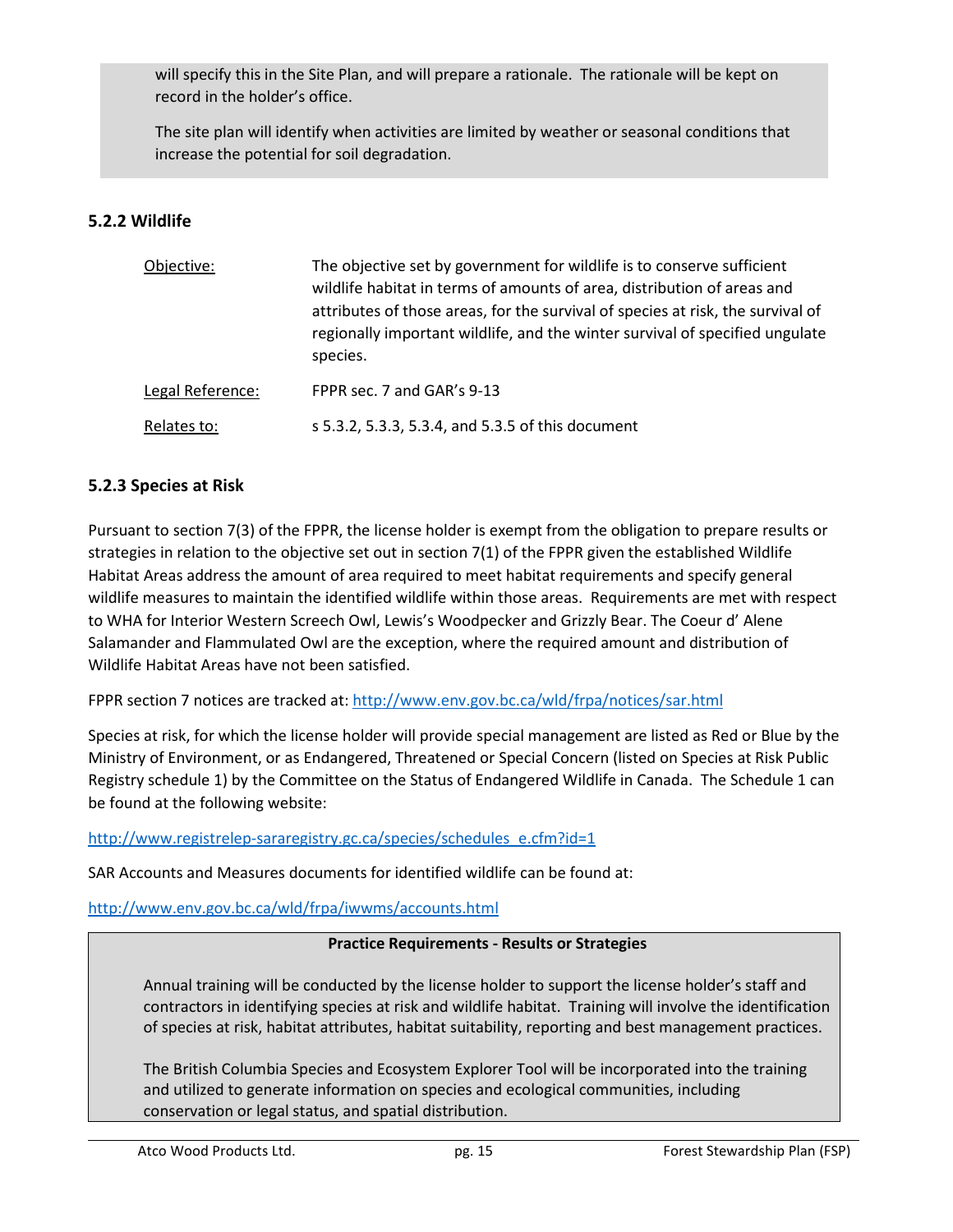#### http://www.env.gov.bc.ca/atrisk/toolintro.html

#### **Reporting:**

Should any of the species at risk be observed outside of known occurrence sites, the license holder will notify the Conservation Data Center and inform them of the occurrence. This reporting will be done within 30 days from the time at which the species is observed.

The British Columbia Conservation Data Centre: Data Submissions website will be utilized to submit observations of species at risk - http://www.env.gov.bc.ca/cdc/contribute.html

#### **Practice:**

In an effort to reduce the impact of forest development on species at risk, during the planning process, the license holder will review known species at risk occurrences and their proximity to development areas. Where there are known species at risk in proximity to development areas, best management practices as found within the British Columbia Species and Ecosystem Explorer Tool will be used to ensure that proposed development activities are planned and carried out in compliance with various other legislation, regulation and policies.

If a species at risk is encountered during operations, activities will be halted immediately and will not resume until a QRP has assessed and provided recommendation. Continuance of operational activities is to be consistent with the recommendations of the QRP.

The license holder will ensure, where there may be a conflict with a species at risk, the following best management practices will be used:

- The license holder will only conduct primary forestry activities consistent with the requirements in Wildlife Habitat Area orders.
- License holder's staff and contractors will be trained to identify potential wildlife habitat.
- Where possible, retain existing, natural habitats suitable for the species at risk.
- **Strive to retain, restore, or enhance key habitat features.**
- Seek the advice of a QRP if attempting to restore or enhance habitat.
- Document how the BMP's are addressed within a site plan.

### **5.2.3.1 Ungulate Winter Range**

See section 5.3.2 and 5.3.4 of this document.

### **5.2.4 Water, Fish, Wildlife and Biodiversity within Riparian Areas**

Objective:The objective set by government for water, fish, wildlife and biodiversity within riparian areas is to conserve, at the landscape level, the water quality, fish habitat, wildlife habitat and biodiversity associated with those riparian areas.

Legal Reference:FPPR s. 8, 12.1(2), 12(3), 47-51, 52(2) and 55-58

Section 53 of the FPPR applies to designated Temperature Sensitive Streams. There are no designated Temperature Sensitive Streams in the FDU areas at present.

#### **Practice Requirements – Results or Strategies**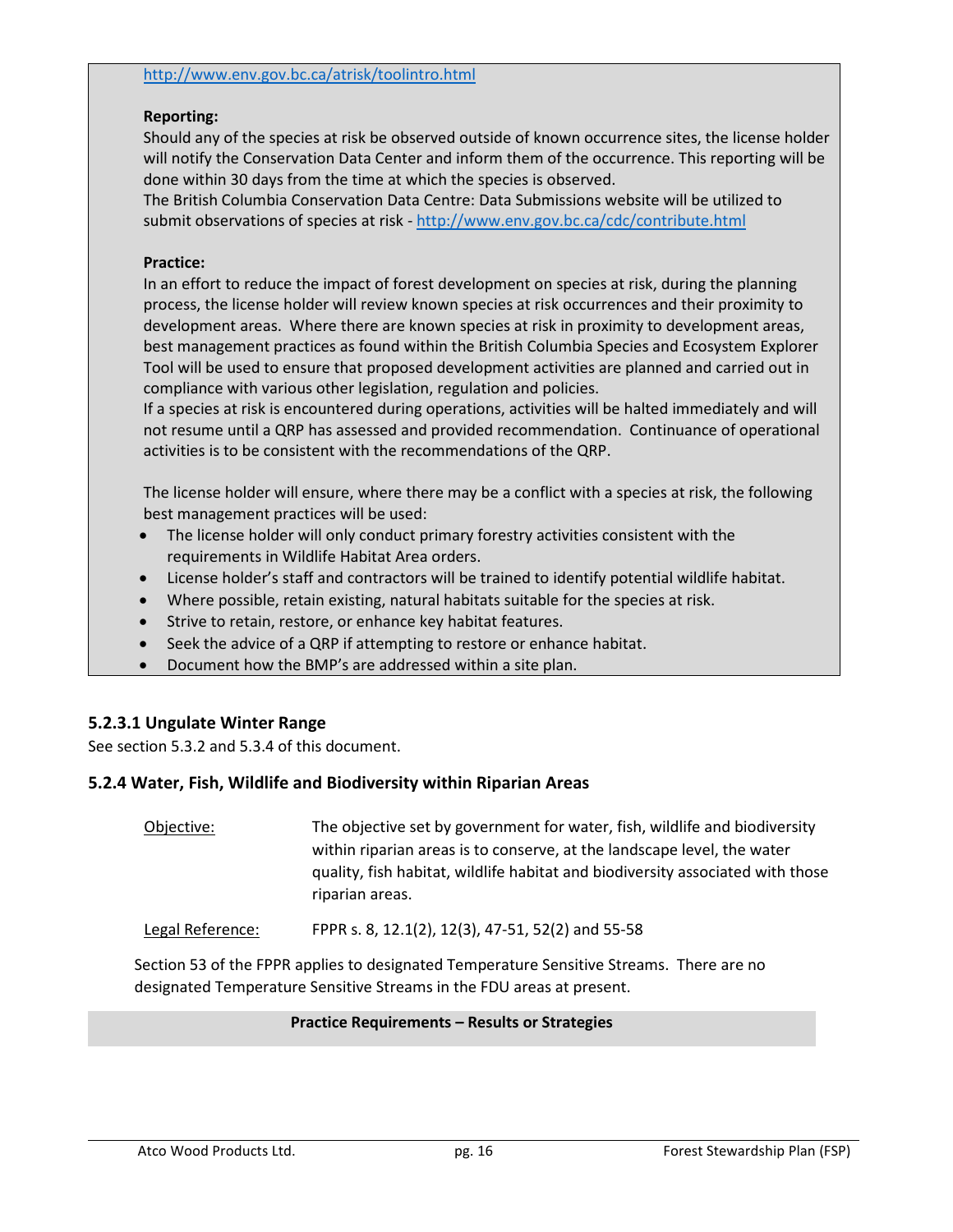The holder will comply with FPPR s. 47-51, 52(2), 53 and 55-58.

The following result satisfies the requirement of FPPR 12(3):

a) When the holder harvests cut blocks or constructs roads, tree retention levels for the riparian management zone are as follows:

| <b>Riparian Class</b>     | Minimum Percentage (%) of<br><b>MERCHANTABLE stems</b> | Minimum 100 stems per hectare to be<br>retained - NON MERCHANTABLE* |
|---------------------------|--------------------------------------------------------|---------------------------------------------------------------------|
| $S1 - A$                  | 20                                                     |                                                                     |
| $S1 - B$ , S2, S3, S4, S5 | 10                                                     | All                                                                 |
| S <sub>6</sub>            | >0                                                     |                                                                     |
| All Wetlands & Lakes      | 10                                                     |                                                                     |

#### **Table 2: Riparian Class and Riparian Management Zone Stem Retention.**

\* Non-merchantable vegetation selected to be retained includes Live windfirm conifer and/or deciduous trees, greater than 1.3m in height, and less than 17.5cm DBH. The role of these trees and vegetation are for aiding in the conservation of water quality, fish habitat (if present), wildlife habitat, and biodiversity. Stems will be concentrated first within the 5 m machine free zone.

To clarify: Live Stem Retention is based on pre-harvest forest conditions; all riparian management area is measured as slope distance.

Classification will be determined by a qualified registered professional on each riparian feature within or immediately adjacent to a proposed harvest area. If a riparian feature is greater than the RMA from that harvest area, a riparian assessment will not be completed.

The location, dispersement and tree selection for retention within the RMZ will be determined on a site-specific basis by a QRP, considering local conditions (safety, windfirmness, prevailing winds, stream channel – integrity/ stability/erosion potential, forest health factors, fish and wildlife habitat, water quality, licensed consumptive water use and intake locations, vegetation management and post-harvest silviculture treatments, coarse woody debris requirements, hydrologic/ terrain stability concerns, visual quality, shade requirements and timber/operational constraints).

In situations where 100% retention of part or all of the RMZ is prescribed (where Wildlife tree attributes exist), this will contribute to wildlife tree retention at the stand and landscape level.

If a situation arises, where adequate stand and understory does not exist (at the pre-harvest stage) to meet the requirements in Table 2, a QRP will be used to provide rationale and recommendations.

Logging slash accumulations which potentially could affect streamflow will be removed. Large natural woody debris already in the channel will not be removed. Construction of the designated crossings will be done in a manner that waste and overburden is disposed of outside the 5m zone. This includes designing and approaches as close to perpendicular as possible, minimizing loss or disturbance of riparian vegetation. Trees within the RMZ will be felled and yarded away from streams where practicable unless a safety hazard dictates otherwise.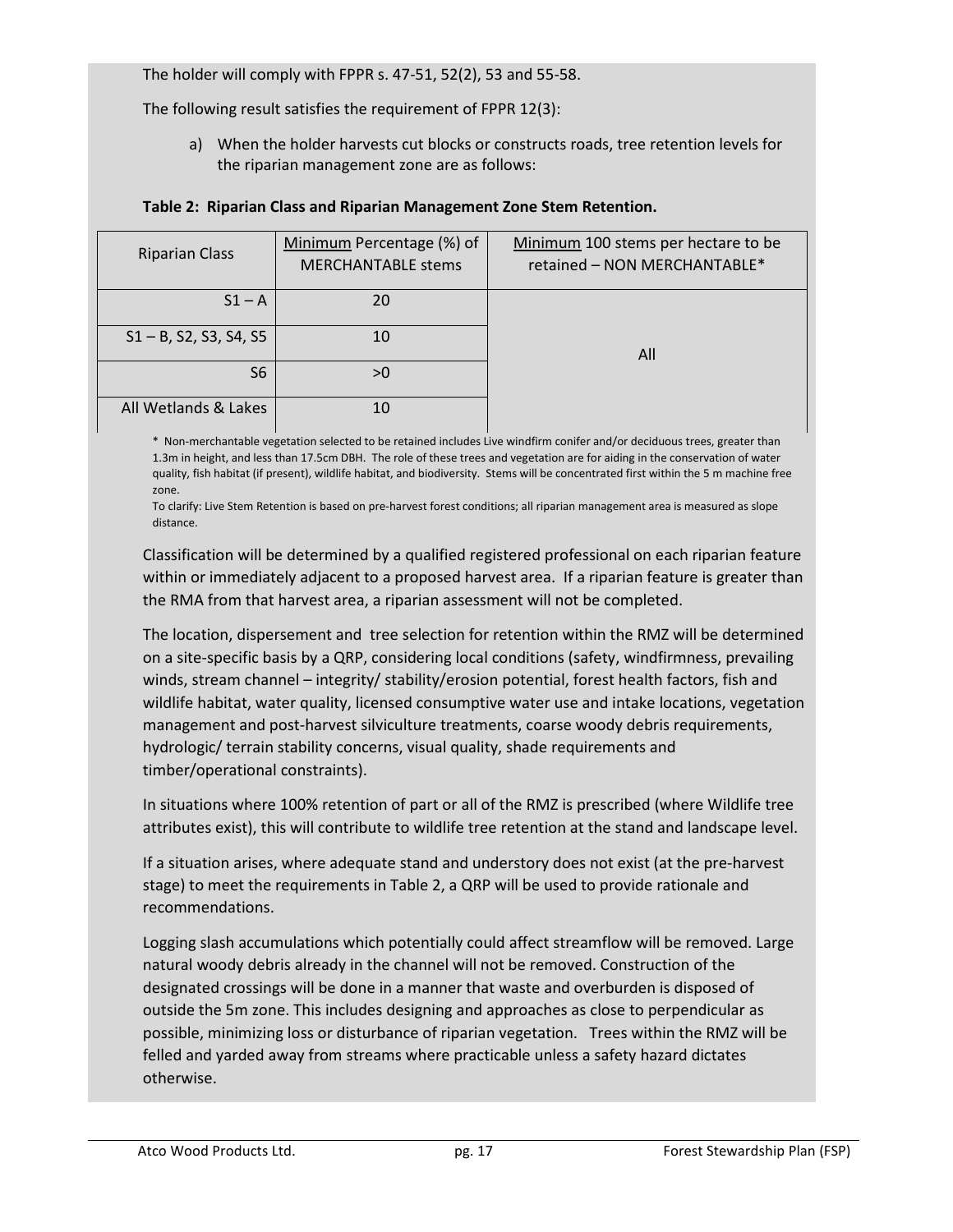The following six best management practices will be used on new roads and access structures within hydrologic proximity<sup>1</sup> of a classifiable riparian feature to prevent sediment from entering the feature:

- 1) Reduce the amount of bare erodible ground that is exposed and available to be eroded from precipitation and vehicle traffic by minimizing soil disturbance and using existing roads where possible.
- 2) Reduce the potential for exposed ground to be eroded by placing culverts and cross drainage consistent with natural drainage patterns.
- 3) Culvert installations will be constructed to ensure outflows moderate potential sediment transport through the use of riprap armor.
- 4) Carry out annual monitoring and maintenance of roads and structures.
- 5) Where a ditch line directly connects with a stream install sump traps and/or riprap to moderate potential sediment transport.
- 6) Bridges will be designed higher than the road grade where practicable to prevent water on the road surface from transporting sediment onto the bridge deck and into the stream

## **5.2.5 Fish Habitat in Fisheries Sensitive Watersheds**

| Objective:       | To conserve, at the landscape level, the water quality, fish habitat, and<br>biodiversity associated with those riparian areas. |
|------------------|---------------------------------------------------------------------------------------------------------------------------------|
| Legal Reference: | FPPR sec. 8.1                                                                                                                   |
| Applicable FDU:  | None                                                                                                                            |

#### **Practice Requirements - Results or Strategies**

This objective is not applicable as there are no fisheries sensitive watersheds within the FDUs under this FSP.

### **5.2.6 Water in Community Watersheds**

Objective:The objective set by government for water being diverted for human consumption through a licensed waterworks in a community watershed is to prevent the cumulative hydrological effects of primary forest activities within the community watershed from resulting in a material adverse impact on the quantity of water or the timing of the flow of the water from the waterworks, or the water from the waterworks having a material adverse impact on human health that cannot be addressed by water

<sup>&</sup>lt;sup>1</sup> The flow path of natural drainage through topography, between a point and a stream, where surface water can flow unobstructed carrying sediment.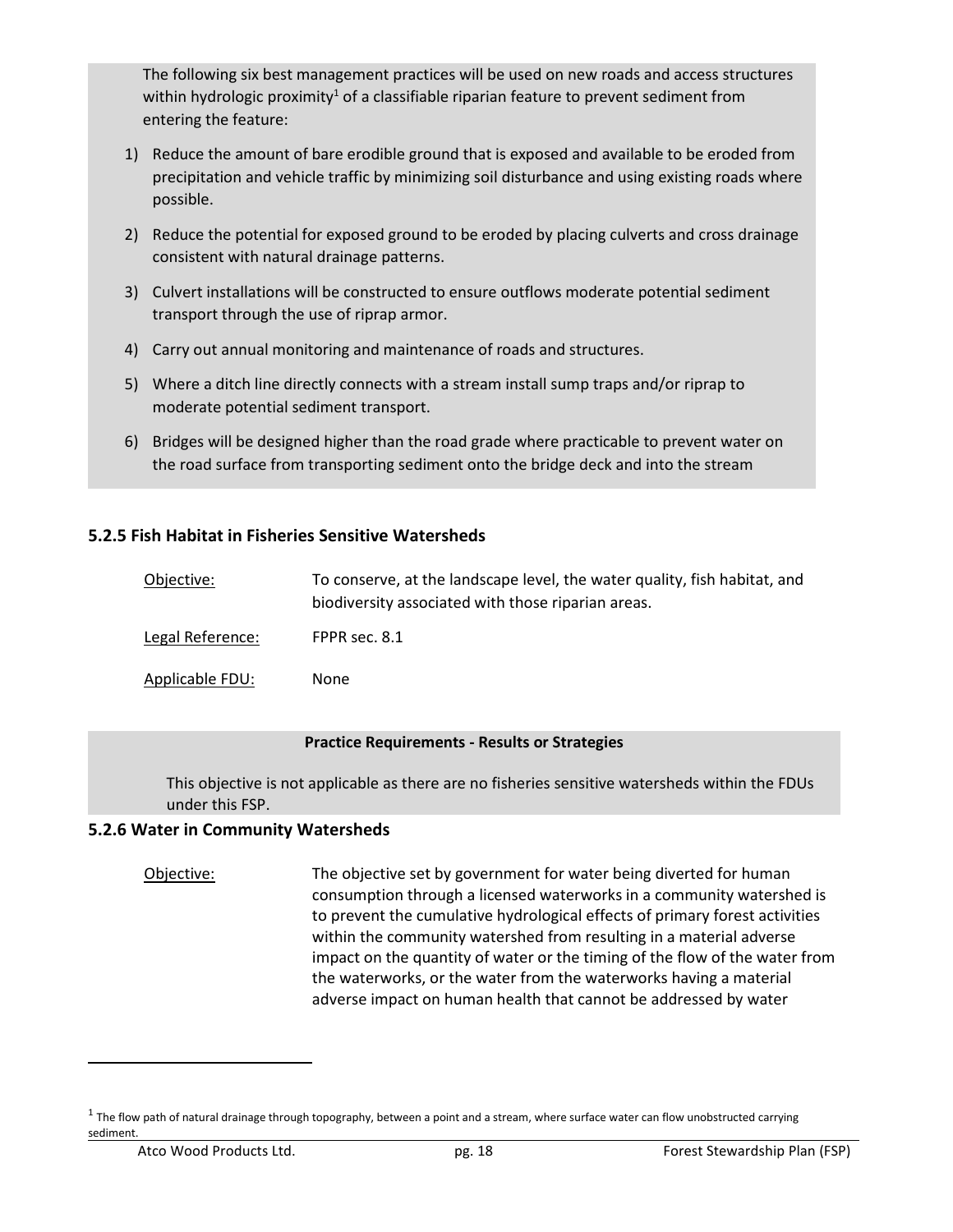treatment required under an enactment, or the license pertaining to the waterworks.

Legal Reference: FPPR sec. 8.2, 59-63 & 84

Applies to: All FDUs with identified Community Watersheds.

#### **Practice Requirements - Results or Strategies**

The holder will comply with FPPR sec. 59-63 & 84 and the following results or strategies:

If within community watersheds, and the license holder intends to proceed with harvesting and building roads, a QRP will assess the risk of those activities causing:

- 1. Material that is known to be harmful to human health to be deposited in or transported to water diverted for human consumption by a licensed waterworks, or
- 2. An increase in sediment delivery to the intake or causing sediment that is harmful to human health to enter a stream, lake or wetland from which the water is being diverted for human consumption.

If watershed risk is low based on a QRP review of the relevant and available site specific hydrologic information, a detailed watershed assessment is not required.

When a watershed assessment is completed, the license holder will follow the report 'Watershed Assessment and Management of Hydrologic and Geomorphic Risk in the Forest Sector' which will include one or more of the following:

- Identifying fans and delineating watersheds.
- Identifying elements-at-risk in watersheds and on fans, including potential climate change impacts.
- Identifying historical and current, hydrologic and geomorphic processes affecting runoff, the frequency and magnitude of peak flows, sediment delivery and sediment transport in a watershed to determine baseline conditions for future comparison.
- Identifying past natural and anthropogenic disturbance.
- A qualitative risk analysis that assesses the sensitivity of the watershed to changes in the magnitude and frequency of flow regime changes, increases in sediment delivery or changes to riparian function.
- Estimate changes in the risk (consequence and likelihood) to elements at risk, given past development/disturbance and future forest development, and their cumulative effects on water quality, quantity and timing of flow.
- Providing input to guide forest management planning at the watershed level.

Watershed Assessments will be considered relevant until appreciable change<sup>2</sup> has occurred beyond the limits of recommendations or thresholds established in the original assessment.

 $^2$  Appreciable change is defined as a change to the disturbance level within the watershed, either natural or unnatural, that could change the qualitative risk, to elements previously identified as at risk, and is measured by, in part by, using Equivalent Clearcut Area as one of the indicators of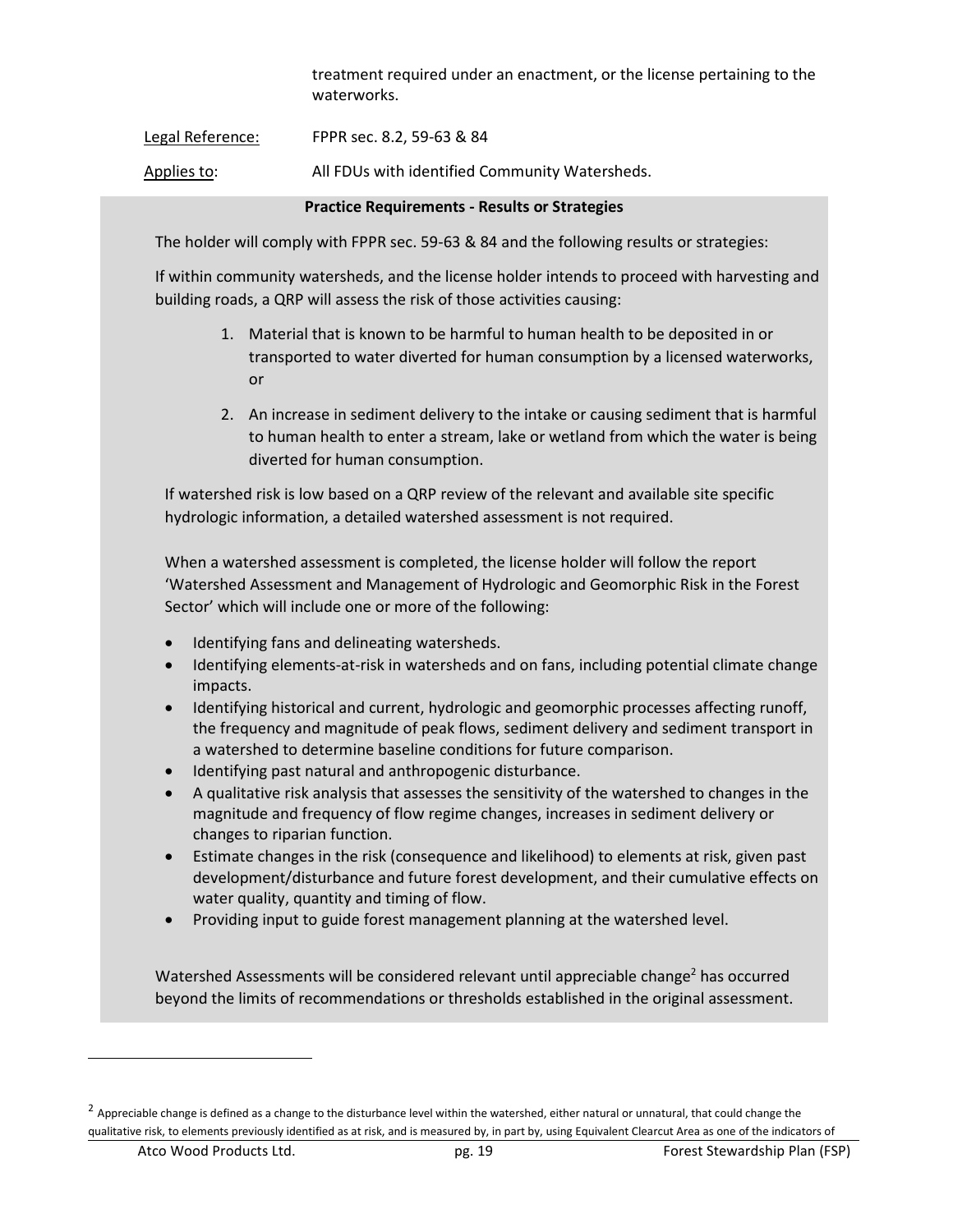Results of Hydrologic Assessments will be shared with water user groups, upon request. In cases where a meeting is held with water users, the details and recommendations are explained. Assessments are collaboratively planned with other forest licensees when the watershed is shared.

Recommendations from QRPs are incorporated into harvest/site plans which are established before all cutting permit and road permit applications. Monitoring of these practices is done as part of a mandatory established inspection program performed by company QRPs. At the completion of harvesting a block or building a road the company QRP will fill out and keep on record a post- harvest inspection to verify that the hydrological assessment recommendations have been completed.

## **5.2.7 Wildlife and Biodiversity – Landscape Level**

| Objective:       | The objective set by government for wildlife and biodiversity at the<br>landscape level is to the extent practicable, design areas on which timber<br>harvesting is to be carried out that resemble, both spatially and temporally,<br>the patterns of natural disturbance that occur within the landscape. |
|------------------|-------------------------------------------------------------------------------------------------------------------------------------------------------------------------------------------------------------------------------------------------------------------------------------------------------------|
| Legal Reference: | FPPR sec. 9                                                                                                                                                                                                                                                                                                 |
| Relates to:      | s 5.1.4 of this document                                                                                                                                                                                                                                                                                    |

#### **Practice Requirements - Results or Strategies**

Pursuant to objective 4 of the KBHLPO, when the holder plans and designs harvesting, the holder will comply with sections 64 and 65 of the FPPR, except the 3m minimum height will be changed to 2.5m in s. 65(3)(a) and s. 65(3)(b)(ii).

This reduced 'green-up' height will not apply to community watersheds and visually sensitive areas.

### **5.2.8 Wildlife and Biodiversity – Stand Level**

Objective:The objective set by government for wildlife and biodiversity at the stand level is to retain wildlife trees.

Legal Reference:FPPR sec. 9.1

#### **Practice Requirements - Results or Strategies**

cumulative hydrologic change. If a natural event, or human caused disturbance occurs after a watershed assessment is completed, it will be assessed by a QRP to see if a watershed assessment update is required.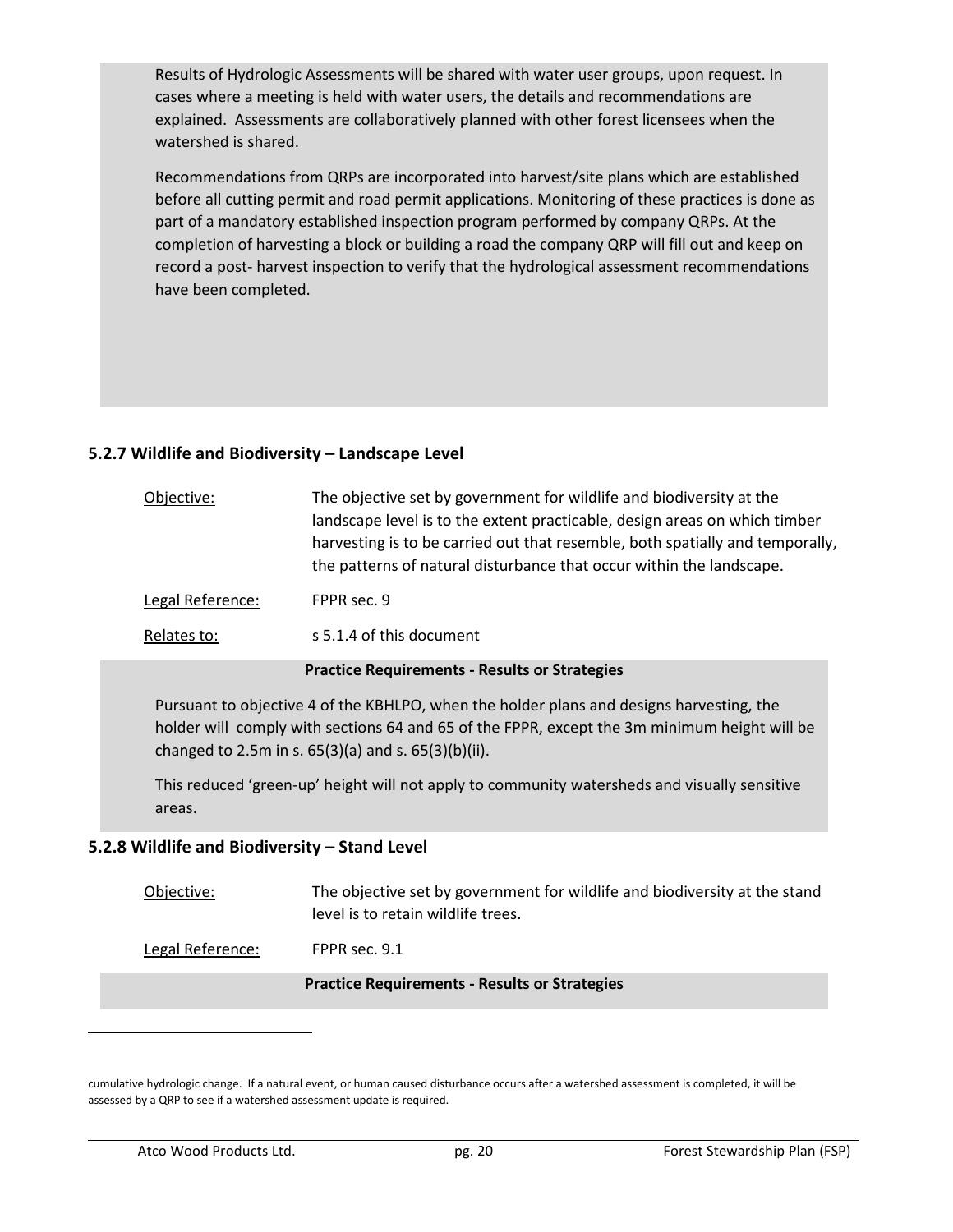The holder will comply with FPPR sec. 66 and 68. The holder will comply with FPPR sec. 67 with the following exceptions when rationalized by a QRP:

- The holder may use trees in the wildlife tree retention area to facilitate harvesting (i.e. for a 'tail hold')
- Felling and removal of a tree that is a safety hazard.
- To carry out wildland urban interface forest fuel reduction treatments.
- To remove damaged timber where a Wildlife Tree Retention Area is rendered ineffective<sup>3</sup> by natural damaging agents including wind, fire, insects or disease unless that tree has significant wildlife habitat value.
- $\bullet$  Where timber is highly susceptible to insect damage<sup>4</sup>.
- For access requirements, where practicable alternatives do not exist.

If a wildlife tree retention area is removed, a replacement area of equal size within or adjacent to the block will be located with similar or better wildlife attributes.

## **Forest Cover Wildlife Habitat Attributes and Wildlife Trees:**

Trees of all species occurring within FDU's may be selected as wildlife trees. Selection may favor valuable wildlife tree attributes including signs of internal decay, trees with forks, large rotten branches, loose or cracked bark, recent scars, active wildlife use, existing cavities, nest trees, veteran trees and other large wind firm trees with poor form for sawlogs.

Preference will be given to locating wildlife tree retention area in sizes that provide interior habitat, less susceptible to windthrow, and in stands that contain or have a good likelihood of developing valuable wildlife tree attributes (as described above). To maintain biodiversity, an attempt will be made to preserve the representation of all tree species found throughout forest development units. Further attempt will be made to co-locate WTRA within riparian management area, ungulate winter range, old growth management area and other areas where harvesting constraints provide the best long term potential for stands to develop wildlife tree attributes associated with advanced age, only when other objectives are fully met.

Root disease centers may also be selected to provide a continuing supply of dead and dying trees to maintain coarse woody debris and biodiversity associated with stand openings. Sites with habitat features such as nesting, roosting, denning, spawning and squirrel middens may also be selected to provide protection of habitat critical to wildlife survival.

When Wildlife Trees are harvested, and the harvest area is mappable (greater than 0.25ha), the licence holder will specify one or more Wildlife Tree Retention Areas that provide an area, number of trees or habitat that is equivalent to the portion harvested. The licence holder will prepare a rationale for harvested Wildlife Trees and a map, which identifies the replacement Wildlife Trees and specifies how the replacement is equivalent to the harvested trees. The

<sup>&</sup>lt;sup>3</sup> Rendered ineffective means, in the opinion of a RPF, damaged to a degree that the Wildlife Tree Retention Area no longer has the attributes consistent with a mature seral condition, considering the original intent of the Wildlife Tree Retention Area.

<sup>4</sup> high or very high susceptible hazard class as indicated by a field assessment or on MFLNRO susceptibility mapping and/or as defined within a MFLNRO Forest Health Strategy and where the timber is within 200 meters of a current infested (>30%stems per hectare of the stand) area.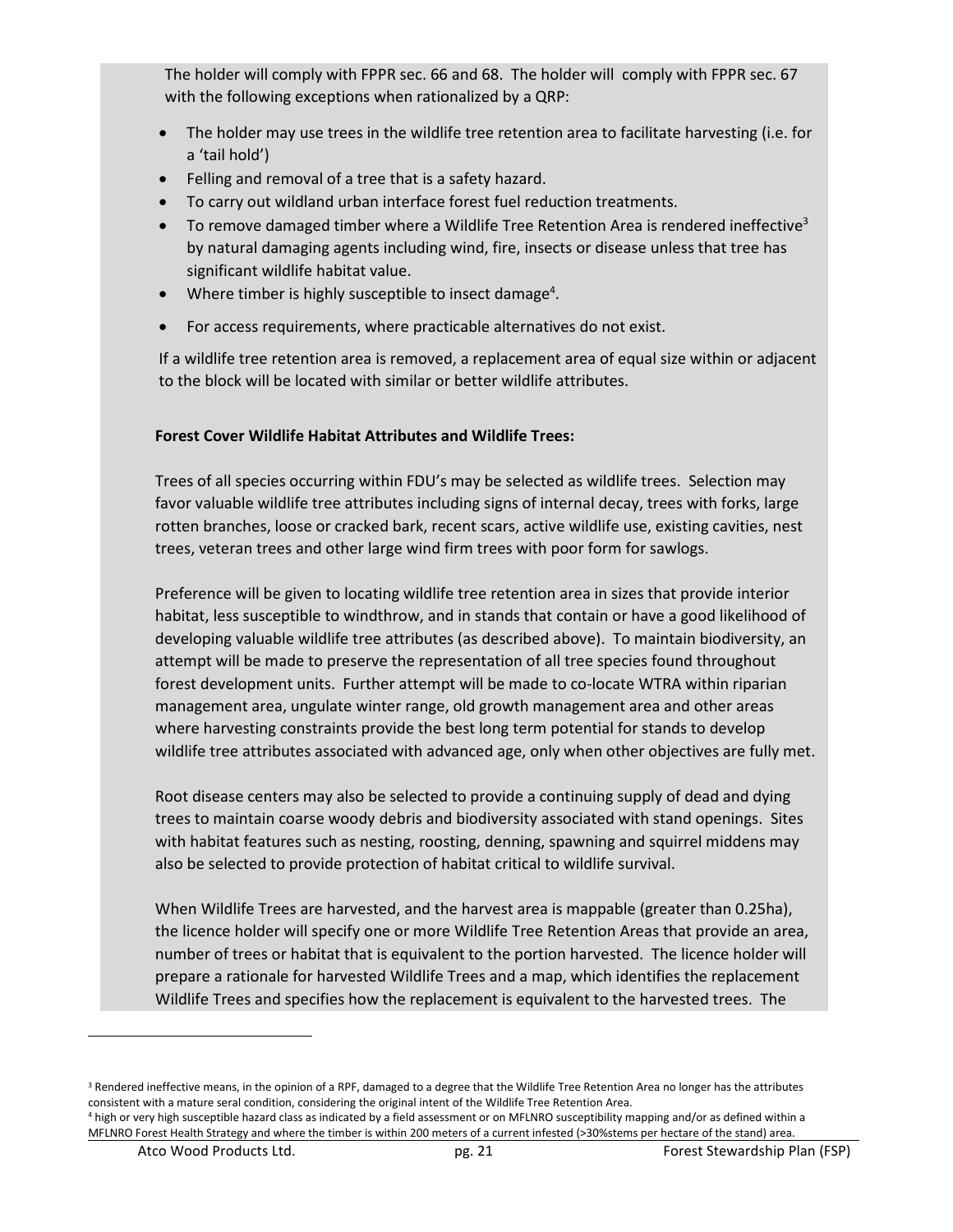rationale will be shared with MFLNRO and documented in a Site Plan or Supporting Document and will be available upon request in referrals to First Nations.

#### **5.2.8.1 Enhanced level of Coarse Woody Debris – Stand Level**

Objective: Reduce carbon emissions and local smoke pollution and enhance mammal habitat opportunity.

Legal Reference: FPPR s. 9.1, 9.2, 66, 67, 68; GWM order # 8-373; Wildfire Act S. 7;

OBSCR s. 10

#### **Practice Requirements - Results or Strategies**

The license holder will comply by constructing Wildlife Habitat Piles (WHP) to enhance small mammal (primary), large animal (secondary) habitat, and to reduce climate change impacts by decreasing the amount of short-term carbon emissions resulting from burning of carbon stored in trees.

A QRP will assess site levels of CWD. WHPs will be constructed and retained when:

- 1. Fire hazard abatement is not required;
- 2. Forest health agents are controlled with authorized treatment besides burning;
- 3. Motorized public access to the piles is removed;
- 4. Visual Quality Objectives are met;
- 5. Visible smoke pollution negatively impacts safety or public health;
- 6. Waste and Residue obligations are complete.

When conditions above are not met, WHPs will be burned or removed from the site. WHPs will consist of stub trees <5meters and/or CWD from the local area including: processing, bucking, firm wood reject logs and/or poor quality logs resulting from timber harvesting, and/or excessive levels of pre-harvest CWD.

#### **Primary Piles**

Piles will be less than 5 meters wide and 2 meters high. Piles will be interconnected, where operationally possible, to support travel corridors between piles for mammal habitat/predation opportunity. Primary piles will have a density less than fifteen (15) per hectare.

#### **Secondary Piles**

The log loading area will contain a maximum of 1 pile per hectare.

### **5.2.9 Visual Quality**

Objective: This objective set by government does not contain specific text within the FPPR as specified in other objectives set by government. This objective set by government has been established under GARs for the Arrow and Kootenay Lake TSAs.

Legal Reference: FPPR s. 9.2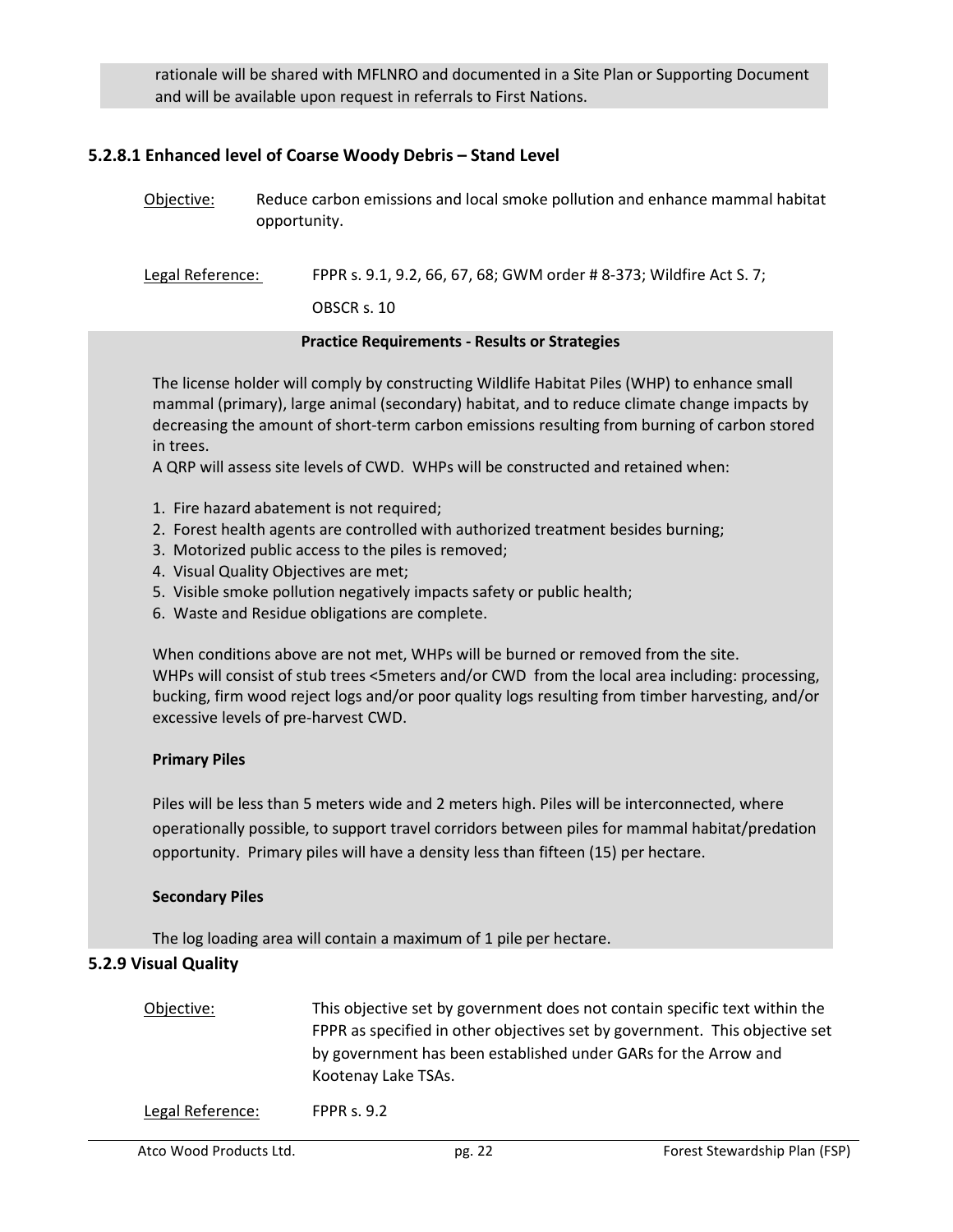#### **Practice Requirements - Results or Strategies**

See Section 5.3.1 of this document.

#### **5.2.10 Cultural Heritage Resources**

| Objective:                                 | To conserve, or, if necessary, protect cultural heritage resources that are  |
|--------------------------------------------|------------------------------------------------------------------------------|
|                                            | the focus of a traditional use by an aboriginal people that is of continuing |
|                                            | importance to that people, and not regulated under the Heritage              |
|                                            | Conservation Act.                                                            |
| <b>I</b> and <b>B</b> defined and <b>i</b> | <b>FRRA</b> 40                                                               |

Legal Reference:FPPR, sec. 10.

#### **Practice Requirements - Results or Strategies**

The license holder is committed to obtaining information of cultural heritage resources that may be impacted from cutting permit and/or road permit applications. Reasonable effort to obtain and share forest development information will be referred with First Nations.

A written notification with a map, detailed description of the referral area, and digital location files will be referred to the First Nation as indicated in the Consultative Areas Database. This referral will provide a minimum 30 day timeframe for First Nations groups to respond. The objective of this notice is to provide First Nations with an opportunity to identify areas of concern to ensure that concerns are addressed to the extent practicable prior to development of an area of crown land allocated for the license holder's forest development activities. The license holder will document and keep on record any cultural heritage resource information provided by the First Nations, this will include how planned activities will, to the extent practicable, accommodate identified heritage resources. Any cultural heritage resource information received will be kept confidential.

If any evidence of cultural heritage resources are observed, becomes known, or is brought to the license holder's attention, the appropriate archaeological / heritage authority and First Nations, if appropriate, will be consulted. An effort, to the extent practicable, will be made to conserve or protect the cultural heritage resource before forest development proceeds.

The current Archeology Overview Assessment model illustrates polygons with moderate, moderate-high and high potential in both the FDU's. These potentially archaeological sensitive polygons will be assessed by a QRP with an Archaeological Impact Assessment (AIA), Preliminary Field Reconnaissance (PFR), or another archaeological assessment method. The recommendations of these assessments will be incorporate in Harvest / Site plans.

It is understood that there is always a limited possibility that unknown archaeological sites exist in the FDU's. The Heritage Conservation Act protects both known and unknown archaeological sites. If an archaeological site is encountered during operations, activities will be halted immediately, and attempts will be made within 5 business-days to contact the appropriate archaeological/heritage authority and First Nations, if appropriate.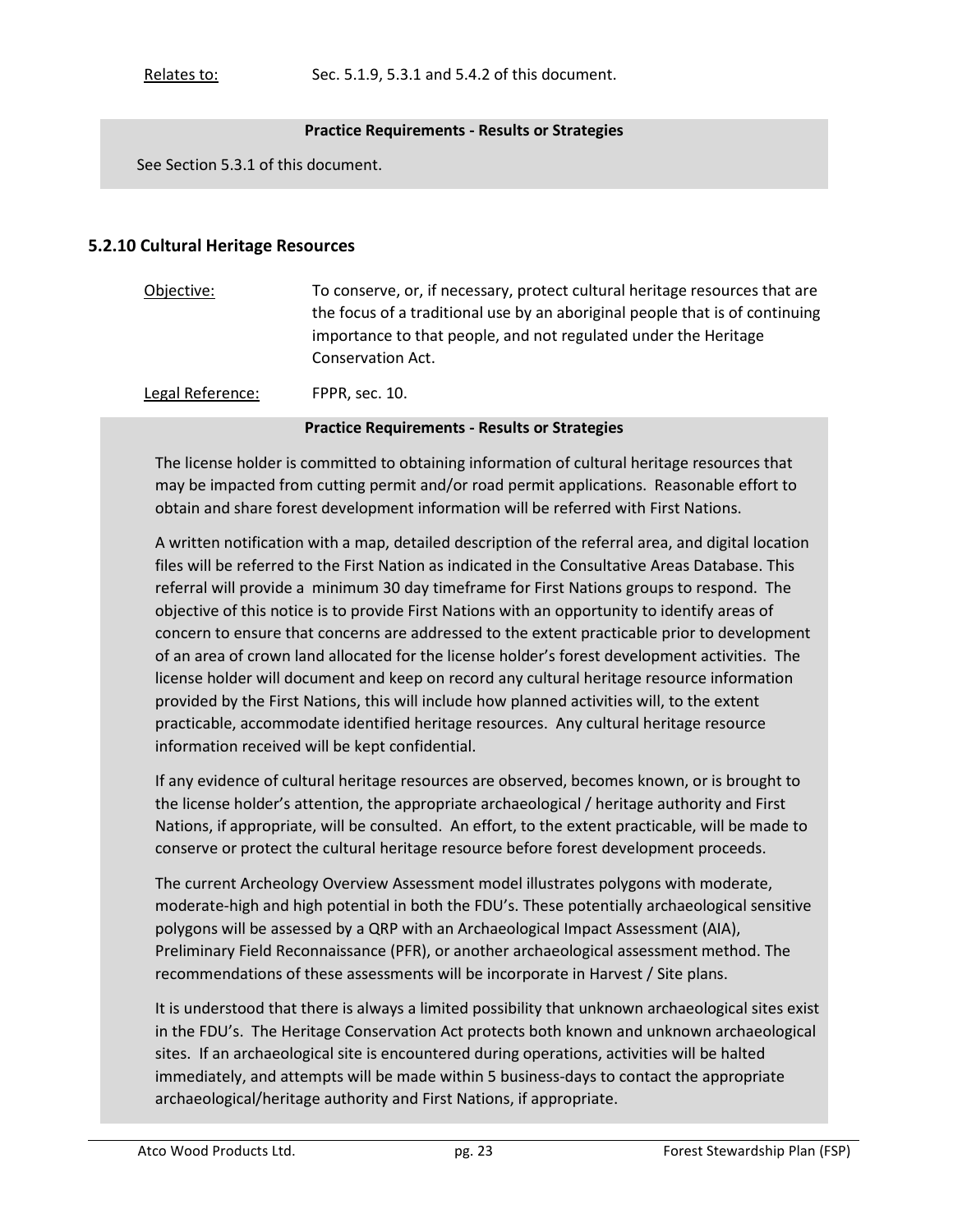The license holder is not in a position to decide which of the First Nations with asserted traditional territory have greater strength of claim and will not endorse one First Nation over the others. There are multiple First Nations asserting traditional territory over the Arrow and Kootenay Lake Timber Supply Area as listed on the government Consultative Areas Database.

The license holder respects all of the First Nation's Aboriginal Interests equally, and will work towards fostering productive long-term relationships.

### **5.3 Objectives Prescribed Under the Government Actions Regulation (GAR)**

#### **5.3.1 Visuals**

| Legal Reference: |  | $GAR's 7$ and 17 |                                            |  |  |  |
|------------------|--|------------------|--------------------------------------------|--|--|--|
| Relates to:      |  |                  | s. 5.1.9, 5.2.9 and 5.4.2 of this document |  |  |  |
|                  |  |                  |                                            |  |  |  |

#### **Practice Requirements - Results or Strategies**

In the Arrow FDU, subject to when the holder plans and designs harvesting and road construction, the holder will comply with the scenic areas and visual quality objectives (VQO's) set by GAR Section 7 notice dated Dec. 31, 2005.

In the Kootenay Lake FDU, subject to when the holder plans and designs harvesting and road construction, the holder will comply with the scenic areas and visual quality objectives (VQO's) set by GAR Section 7 notice dated March 7, 2014 that establishes the VQO's for scenic areas.

If the established VQO are not expected to be met for forest health or other reasons then the license holder will apply to the DDM for an alternate result and/or strategy exemption under Section 12(7) of the FPPR.

The holder will conduct a Visual Impact Assessment, from significant public viewpoints, for planned developments that are located in an area with a VQO prior to applying for a cutting permit or road permit. Visual modification on a perspective scale will follow the guidance and strategies described in the Visual Impact Assessment Guidebook (2nd. Ed., January 2001) for those areas that are deemed to be located within a Visual Quality Objective of Preservation (P), Retention (R), Partial Retention (PR), or Modification (M). Management of visual quality will combine recommended percent alteration thresholds and legal definitions as per FPPR sec. 1.1 with cut block design and in-block retention of standing timber to achieve the established VQO.

#### **5.3.2 Ungulate Winter Range**

Legal Reference: GAR's 9(2) & 12(1)

Relates To: s 5.2.3.2 of this document **Practice Requirements - Results or Strategies**

The holder will comply with Order – Ungulate Winter Range #U-4-001. Information to demonstrate compliance to UWR requirements will be retained in the holder's office.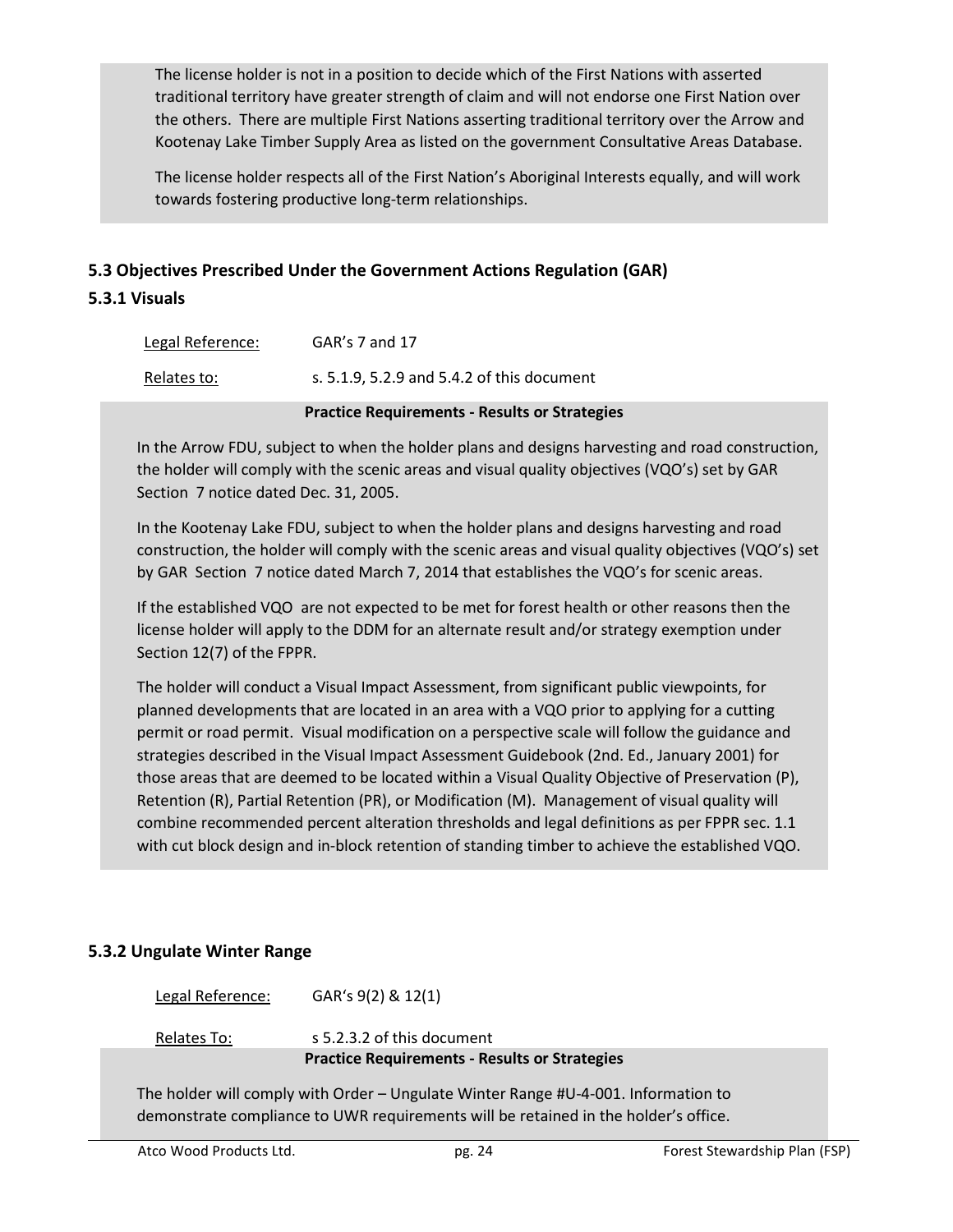#### **Collaborative Planning:**

When planning timber development in a shared Ungulate Winter Range Management Unit, and prior to applying for a cutting permit or road permit, the licence holder will share timber development plans with other Forest Licence holders in the management unit to ensure that the planned development does not cause the targets to not be met.

## **5.3.3 Wildlife Habitat Areas (WHA)**

| Objective:       | The minister responsible for the Wildlife Act by order may establish an area<br>as a wildlife habitat area if satisfied that special management has not<br>otherwise been provided for under Government Actions Regulations or<br>another enactment, and the area is necessary to meet the habitat<br>requirements of a category of species at risk or regionally important<br>wildlife. |
|------------------|------------------------------------------------------------------------------------------------------------------------------------------------------------------------------------------------------------------------------------------------------------------------------------------------------------------------------------------------------------------------------------------|
| Legal Reference: | GAR's 9(2) & 10(1)                                                                                                                                                                                                                                                                                                                                                                       |
| Applicable to:   | Arrow FDU: LU N508 - Grizzly Bear; and LU's N503 and N507 - Western<br>Screech Owl; LU N504 - Lewis Woodpecker                                                                                                                                                                                                                                                                           |

#### **Practice Requirements - Results or Strategies**

The holder will comply with practices consistent with the most current WHA ORDER(s): Grizzly 4-093 and 4-094, Western Screech Owl 4-209, 4-113, 4-114 and 4-115, and Lewis Woodpecker 4-303 and 4-304.

During the planning period, the license holder will review WHAs in proximity to development areas to meet the habitat requirements of identified wildlife.

## **5.3.4 Wildlife Habitat Features (WHF)**

| Objective: | An authorized person who carries out a primary activity must ensure that     |
|------------|------------------------------------------------------------------------------|
|            | the primary forest activity does not damage or render ineffective a wildlife |
|            | habitat feature.                                                             |

Legal Reference: GAR order M213

#### **Practice Requirements - Results or Strategies**

The license holder will follow the guidance for managing wildlife habitat features as described in the Wildlife Habitat Features Order within the FDUs to ensure features are protected and continue to function as prior to primary forest activities. The established WHFs within the FDUs include:

- 1. a nest of a Bald Eagle (Haliaeetus leucocephalus)
- 2. a nest of an Osprey (Pandion haliaetus)
- 3. a nest of a Flammulated Owl (Psiloscops flammeolus)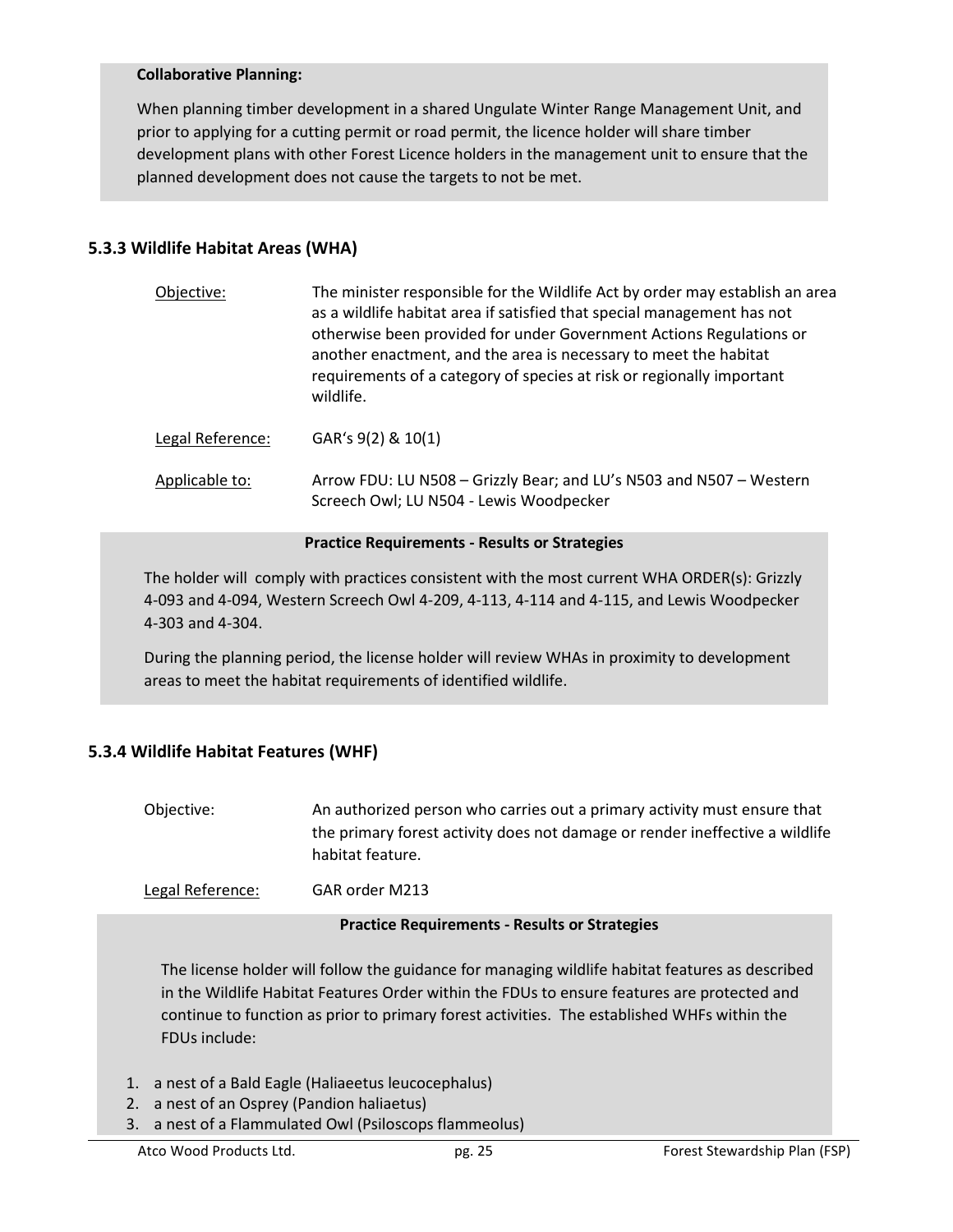- 4. a nest of a Western Screech-Owl macfarlanei subspecies (Megascops kennicottii macfarlanei)
- 5. a nest of a Great Blue Heron (Ardea herodias)
- 6. a nest of a Lewis's Woodpecker (Melanerpes lewis)
- 7. a nest of a Williamson's Sapsucker (Sphyrapicus thyroideus)
- 8. an American Badger burrow (Taxidea taxus)
- 9. a Grizzly Bear den (Ursus arctos)
- 10. a significant mineral lick
- 11. a significant wallow
- 12. a bat hibernaculum
- 13. a bat nursery roost
- 14. a hot spring or thermal spring

The license holder will not damage or render ineffective a WHF. Annual reporting of new locations or new features will be shared. Timing windows and measures to manage WHFs will be incorporated in operational plans and provided to contractors during pre-works.

### **5.3.5 Caribou**

| Legal Reference: | GAR's 9(2) & 12(1)                        |
|------------------|-------------------------------------------|
| Relates To:      | s 5.1.3 of this document                  |
| Applicable to:   | Kootenay Lake FDU and Arrow FDU; LU N505. |

#### **Practice Requirements - Results or Strategies**

The holder will comply with Ungulate Winter Range #U-4-012 Mountain Caribou – Southwest Kootenay Planning Unit.

#### **5.3.6 Grizzly Bear**

| Legal Reference: | GAR's 9(2) & 12(1)                                                                                      |
|------------------|---------------------------------------------------------------------------------------------------------|
| Relates To:      | s 5.1.3 of this document                                                                                |
| Applicable to:   | Within the Arrow FDU in LU's N501, N502, N508, N509, N510 and N519<br>(i.e. West of the Columbia River) |

#### **Practice Requirements - Results or Strategies**

The holder will comply with General Wildlife Measure Order #8-373 Grizzly Bear.

The holder will collect field data to identify site characteristics of Grizzly Bear habitat. This information is collected in each block where the BEC variant site series is applicable to the Grizzly GAR. The key site data that is collected is the vegetation, bear forage and coarse woody debris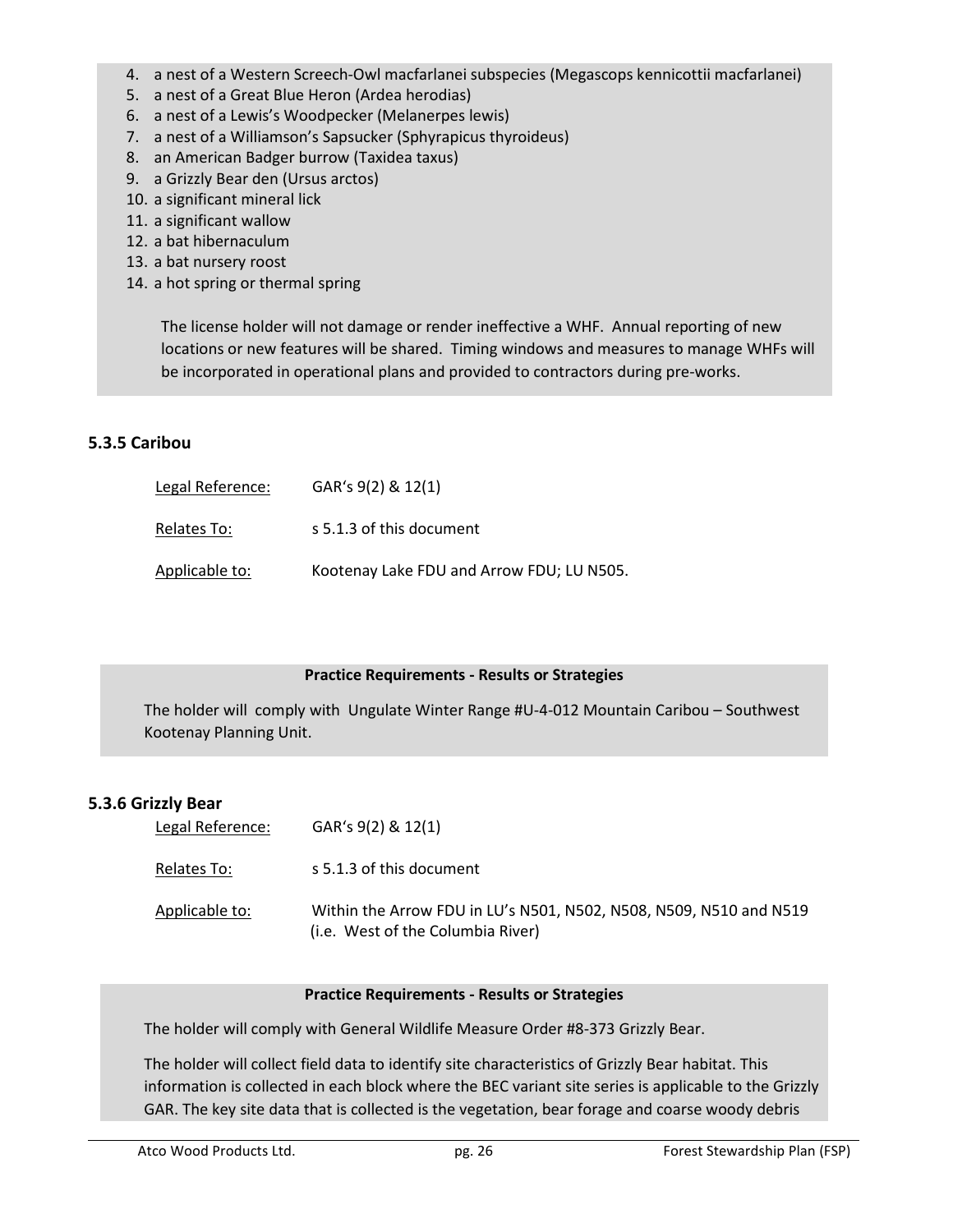with respect to distribution, quantity and distribution. Utilizing this information a QRP will write a Grizzly Bear Rationale to show compliance with the General Wildlife Measures.

### **5.4 Objective for Items Listed in Section 181 of FRPA**

#### **5.4.1 Interpretive Forest Sites, Recreation Sites or Recreation Trails**

| Objective: | All objectives in respect to an interpretive forest site, a recreation site, and |
|------------|----------------------------------------------------------------------------------|
|            | a recreation trail that were in effect immediately before the effective date     |
|            | are continued as objectives under Forest and Range Practices Act.                |
|            |                                                                                  |

Legal Reference: FRPA s. 180 & 181

#### **Practice Requirements - Results or Strategies**

In an effort to minimize impacts to interpretive forest sites, recreation sites or recreation trails, the licence holder will develop operational plans consistent with the management strategies established for the sites or trails. Where the established management strategies are not practicable given the circumstances or conditions to a particular area, an exemption under section 16 of the Forest Recreation Regulation, from the requirement of section 56 of the Forest Range and Practices Act (FRPA), will be applied for in relation to that area.

The licence holder will provide a written or emailed referral to a recreation group whenever there is proposed development (blocks or roads) within or immediately adjacent to a recreation site or trail. The license holder will work closely with the district Recreation Officer and/or recreational group to establish best management practices that will mitigate potential impacts. Including such measures as listed below:

- Signage will be erected notifying trail users of the industrial activity.
- Any direct impacts to access roads, sites or trails will be rehabilitated as close to their original state as possible, within a 2 year timeframe.
- If feasible, harvesting is to occur during periods of low use.
- Primary forest activities will be carried out, to the extent practicable, by avoiding damage to vegetation other than commercial timber and the removal of safety hazards.

### **5.4.2 Visual Quality Objectives**

| Legal Reference: | FRPA s. 180 & 181                           |
|------------------|---------------------------------------------|
| Relates to:      | s. 5.1.9, 5.2.9 and 5.3.1 of this document. |
| FDU:             | Kootenay Lake                               |

#### **Practice Requirements - Results or Strategies**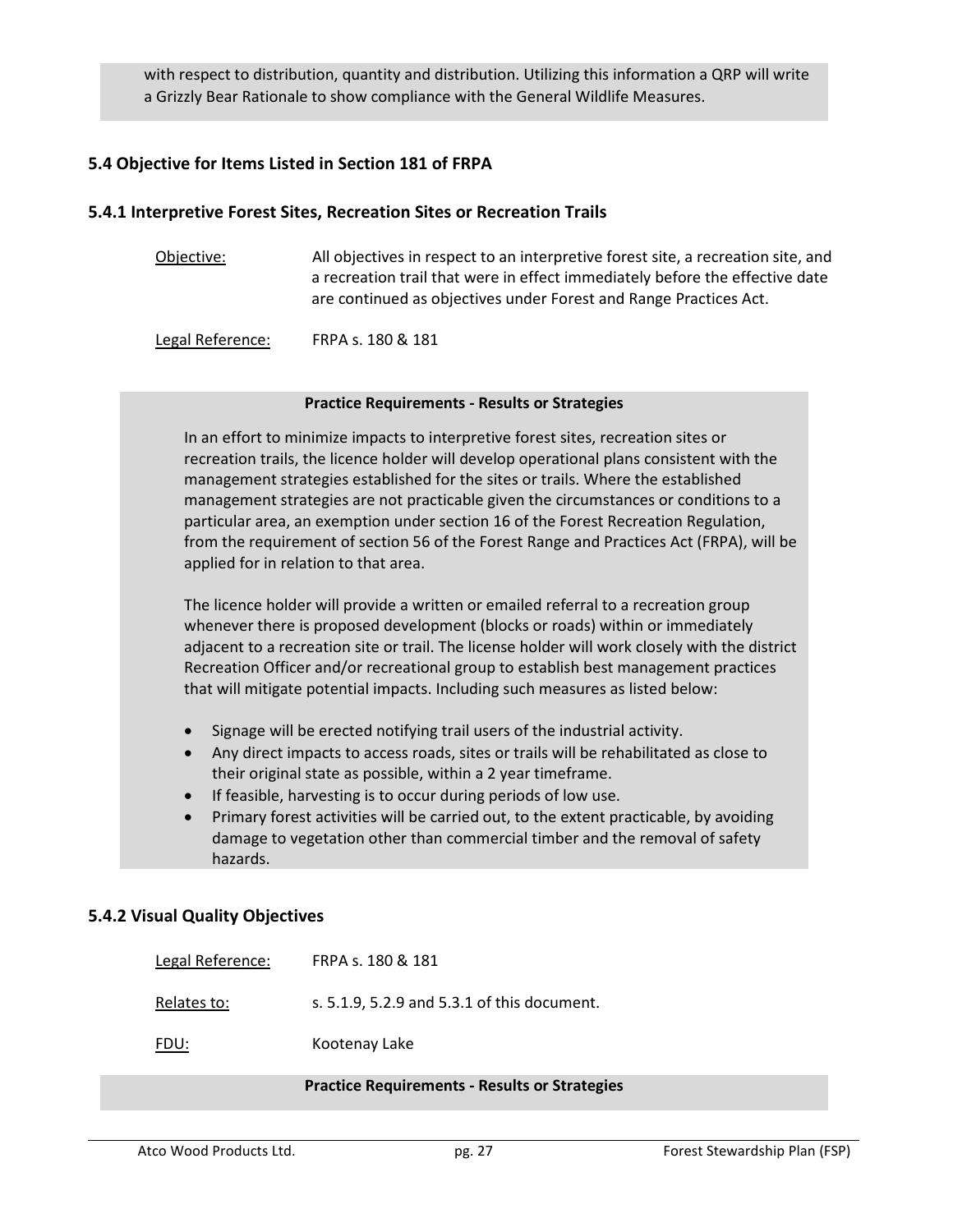## **6. Measures**

### **6.1 Measures for Preventing the Introduction or Spread of Invasive Plants**

Legal Reference: FPPR s. 17, FRPA s. 47 and Invasive Plant Regulation

FDU: All

#### **Practice Requirements - Measures**

The following measures from the Invasive Alien Plant Program (IAPP)will be implemented to reduce the introduction and spread of invasive plants that may result from the license holder forest practices:

#### **Training:**

Annual invasive plant species training will be conducted to help field staff and contractors identify the priority invasive plants, as listed in the 'Best Practices for Preventing the Spread of Invasive Plants during Forest Management Activities, 2013 Edition':

https://www.for.gov.bc.ca/hra/plants/publications/Forestry-BP-09-11-2013-WEB.pdf

Training will involve the identification of invasive plants, awareness of the location of known infestations currently in the IAPP Program, reporting requirements and how to incorporate best management practices to reduce introduction or spread.

Records of these annual training sessions are kept in the license holder's office.

ATCO participates in the Central Kootenay Invasive Plant committee and utilizes the committee to provide guidance on management strategies for targeted invasive plants.

### **Reporting:**

Should any of the field identified sites observed outside of known infestation areas, the license holder will use the Report-A-Weed website to inform the Ministry of Forest, Lands and Natural Resource Operations (within 30 days) of the occurrence:

### https://www.for.gov.bc.ca/HRA/plants/raw.htm

### **Practice:**

In an effort to reduce the introduction and spread of invasive plants, during the planning process, the license holder will review the Invasive Alien Plant Program data for known infestations and their proximity to development areas. This information will be used to plan activities, whereby, operational plans will be developed and used to communicate with staff and contractors the location of known infestations.

Where there are known infestations in proximity to development areas, best management practices will apply. Operational plans (ie Harvest Plans) will include BMPs to reduce the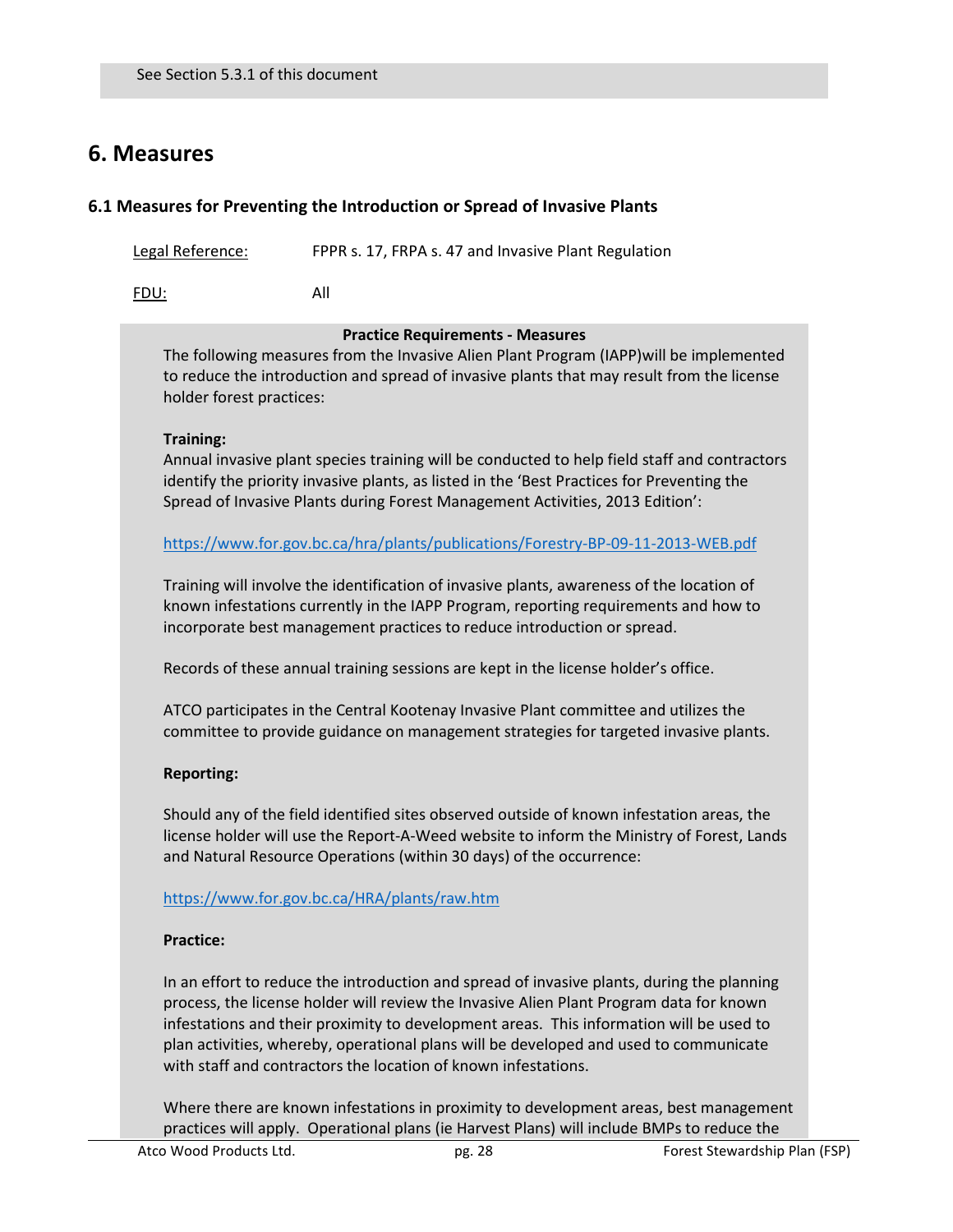risk of creating new or spreading existing infestations. The license holder will ensure, where the introduction or spread of invasive plants is likely, the following best management practices will be used:

- If feasible avoid infested areas, otherwise, work non-infested areas first and infested areas last.
- If feasible, work infested areas during conditions of frozen soil or level of snowpack to limit scalping/ seedbed creation.
- Contractors will be directed to clean invasive plant propagules and seed from equipment before moving to a new site, including the removal of all plant parts and soil to eliminate the risk of introduction or spread to other areas.
- Minimize soil disturbance.
- Within a year following disturbance on new permanent roads (cuts and fills), but not exceeding two years on other new Cutting/ Road Permit sections (where there is adequate mineral soil exposure), to reduce the available seedbed for invasive plants by grass seeding.
- Establish well stocked stands of trees that will eventually suppress invasive plants.

### **Grass seeding measures**:

- Assure there is a minimum 30% germination success of grass seeding.
- Grass seeding will be done in the spring and or fall when climatic conditions are best for seed catch.
- Obtain certified grass seed (Canada Common #1 or better) from reputable suppliers to ensure premium quality free of invasive plant seed.

## **6.2 Mitigating the Loss of Natural Range Barriers**

Legal Reference: FPPR s. 18, FRPA s. 48

### **Practice Requirements - Results or Strategies**

Before the licence holder applies for a permit to harvest timber or construct road within a known range tenure, the licence holder will notify the applicable range tenure holders and make reasonable efforts to obtain information of natural range barriers may be impacted. The notification may include, but is not limited to, information sharing the identified proposed timber harvesting and/or road construction for a referral period of not less than 30-days. If a range agreement tenure holder indicates that a proposed road or cutblock will remove or render ineffective a natural range barrier, the licence holder will, as soon as practicable:

- a) take reasonable efforts necessary to come to an agreement with the range agreement tenure holder to mitigate the effect of removing or rendering ineffective natural range barriers, and
- b) discuss potential mitigation plans with Ministry of Forest, Lands, Natural Resource Operations and Rural Development, and
- c) Implement the measures.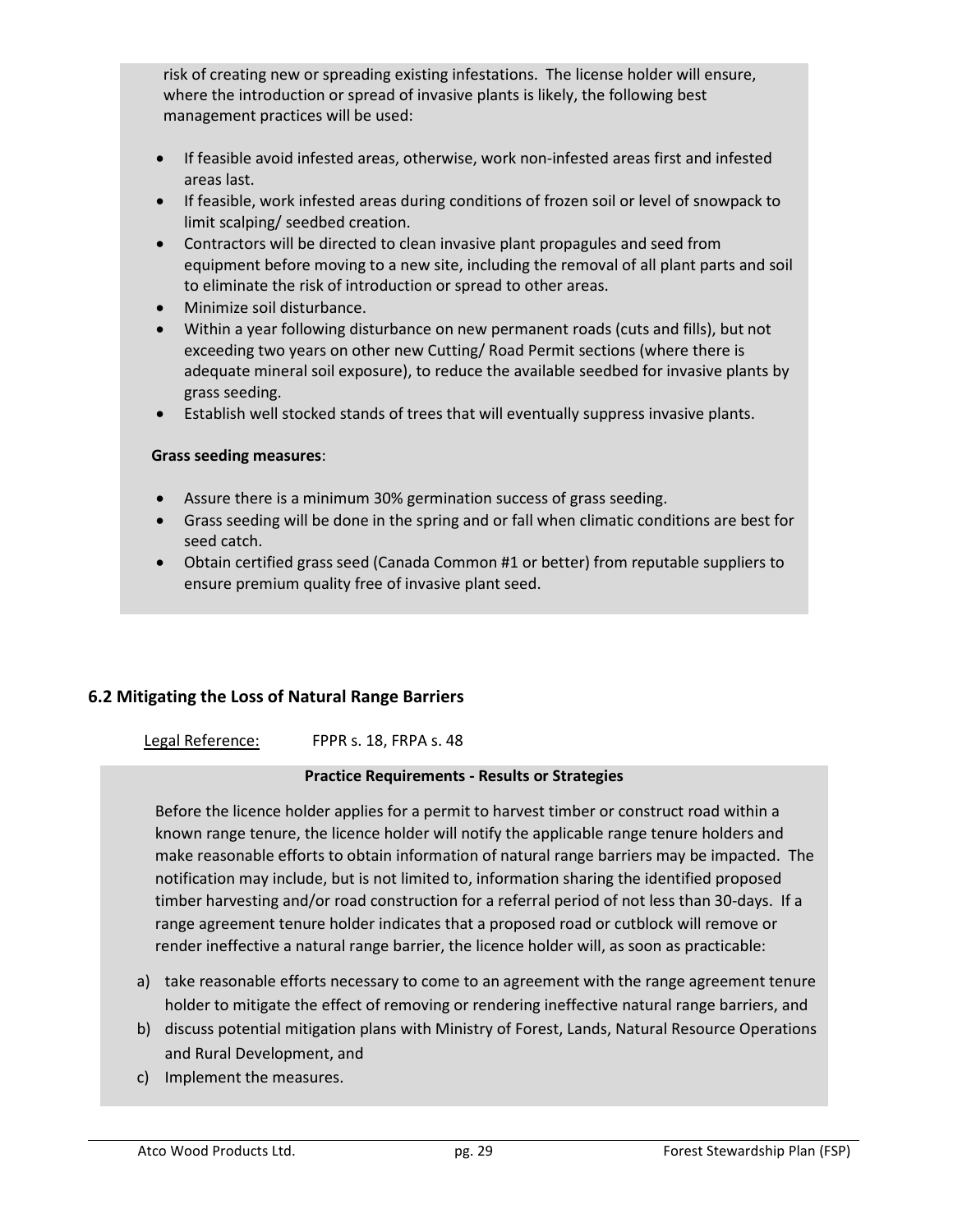## **7. Additional FSP Information**

## **7.1 Stocking Standards**

Legal Reference: FPPR s. 16, 44, and 197

#### **Practice Requirements - Results or Strategies**

The license holder elects to use the Selkirk Resource District South Columbia default stocking standards and Fire Management / Wildland Urban Interface stocking standards. These standards are currently in a state of refinement; consequently these adopted stocking standards may be amended from time to time.

In addition, the license holder elects to use stocking standard ID: 1057453.

FRPA section 197 elections for stocking standards has been enabled to allow for any forest development plan or former FSP cut block stocking standards to be amended to the applicable FSP stocking standards.

In the extraordinary case where these stocking standards can't be achieved on a specific block or site; then a QRP will write and submit (for approval) a rationale for an amendment to the Delegated Decision Maker. It should be noted that this situation is expected to occur on a rare basis (i.e. less than 5 times over the term of this plan).

### **7.2 Cumulative Effect of Multiple FSP's**

#### Legal Reference: FPPR s 19

The FSP must address the cumulative effect of having multiple FSP's in the same area

#### **Practice Requirements - Results or Strategies**

The license holder will establish a reciprocal arrangement to communicate its intentions to other licensees who operate in the same Landscape Units (LUs) ; to proactively address and resolve the following issues (if applicable) prior to cutting permit or road permit application:

- In shared biodiversity Landscape Units; the holder will determine numbers to show compliance of old, and mature plus old targets as per the results and strategies outlined in Section 5.1.2 of this document.
- On shared Ungulate Winter Range units; the numbers to show compliance with snow interception coverage and forage area requirements will be determined as per Sections 5.3.2 and 5.3.4 of this document.
- With shared watersheds, licensees will compare Equivalent Clearcut Calculations or Hydrologic Assessments (within CWs) to rationalize accordance with legal objectives.
- In shared viewscapes; the holder will share visual data with the other licensee(s) to demonstrate compliance with visual objectives.
- Records of biodiversity, UWR and watershed information will be kept on record at the Atco Forestry office.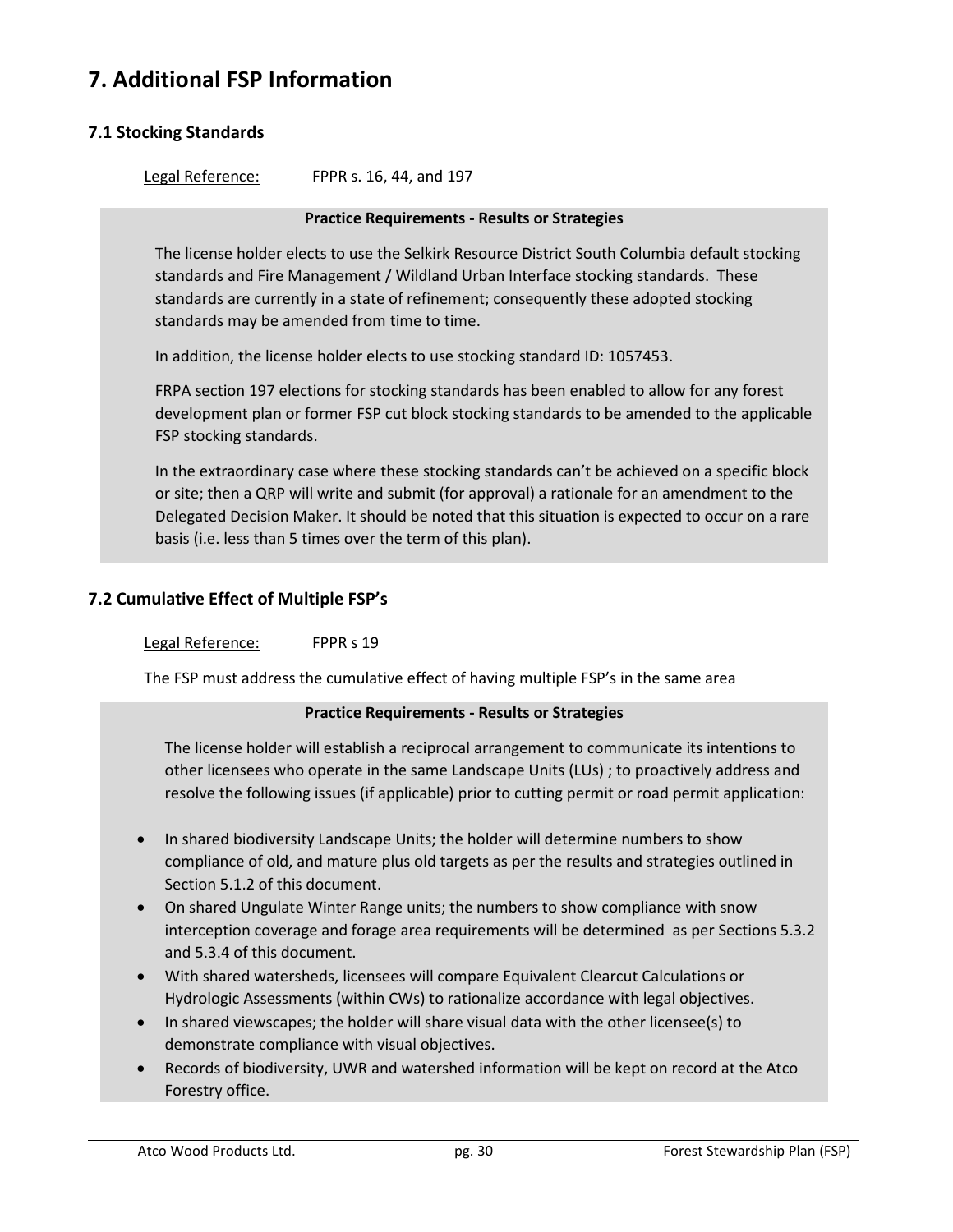If the holders of a FSP, within an area with multiple FSP's, are unable to reach an agreement for sharing the responsibility to obtain results consistent with objectives set by government then request would be made to the minister to act under section 9 of the FRPA.

## **7.3 Special Trees Protection**

```
Legal Reference: Special Tree Protection Regulation (FRPA)
```
#### **Practice Requirements - Results or Strategies**

The license holder will comply with the Special Tree Protection regulation of specified tree species notification and size schedule and within 30 days of discovery.

### **8. Public review and Comment**

Legal Reference: FPPR s. 19

#### **Practice Requirements - Results or Strategies**

#### **Forest Development Referrals:**

The licence holder is committed to continual information sharing and will refer all forest development plans to potentially affected stakeholders whose rights may be affected by a proposed development. A written notification with a map illustrating the location of planned forest development will be referred to potentially affected stakeholders. The written notice will provide stakeholders with a minimum 30 day review and comment period prior to cutting permit or road permit application. The notice may be reduced to 10 days if timber is dead, infested with pests or otherwise damaged; and must be harvested expeditiously to prevent spread of pests or declining timber value due to deterioration of quality.

The objective of this notice is to provide potentially affected stakeholders with an opportunity to identify areas of concern, and to ensure that concerns are addressed to the extent practicable prior to the development of an area of crown land allocated for the licence holder's primary forest activities. The licence holder will document and keep on record any information provided by the stakeholder, this will include how planned activities will or will not accommodate identified concerns.

#### **Public Referrals:**

The licence holder will maintain the following Forest Stewardship website link:

#### https://www.atcowoodproducts.com/responsibility/forest\_stewardship\_plan

The website link provides access to the approved Forest Stewardship Plan and accompanying maps, on which the public and stakeholders are able to identify where the licence holders primary forest activities will take place.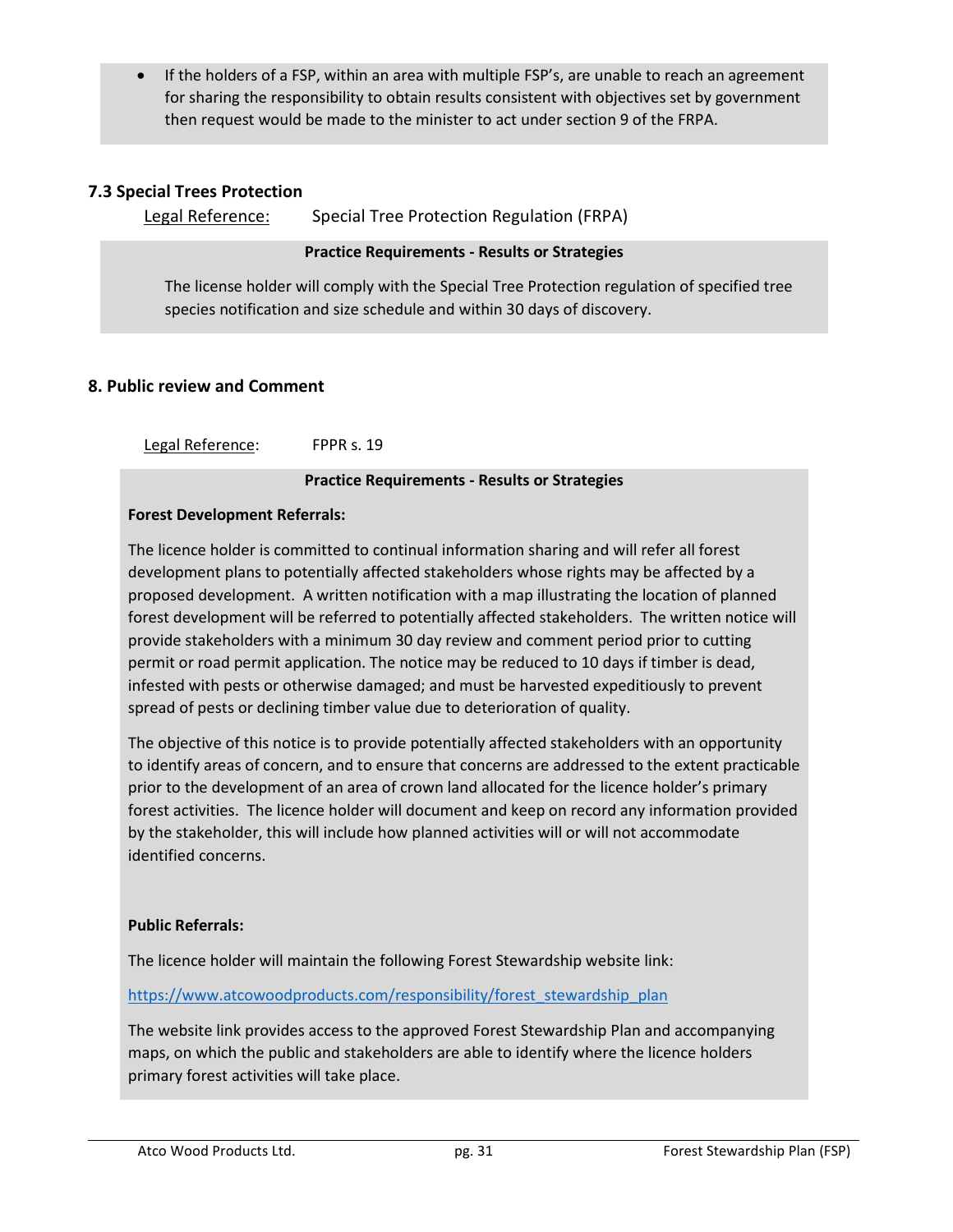Continual information sharing will ensure transparency and open a communication path through which public and stakeholders' concerns can be made known, so concerns can be addressed prior to the development of an area for crown land allocated for the licence holder's primary forest activities. Comments specific to the Forest Development Units and Operating Areas will be accepted anytime and will be recorded and kept on record to ensure that comments are considered at the development stage.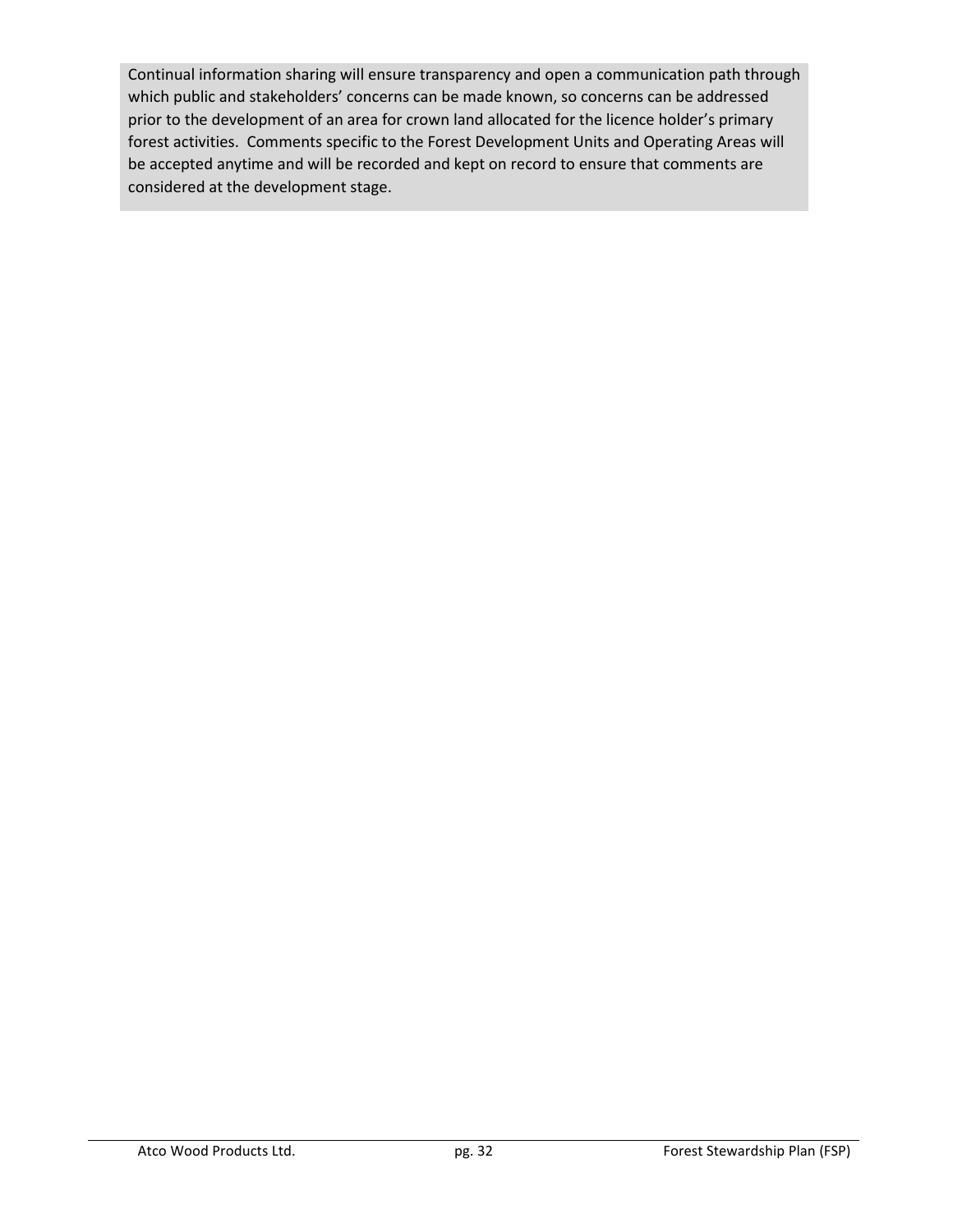## **9. References**

Approved Wildlife Habitat Areas. Ministry of Environment. February 28, 2022. http://www.env.gov.bc.ca/cgi-bin/apps/faw/wharesult.cgi?search=show\_approved

BC Conservation Data Centre: Data Submissions. Ministry of Environment. March 7, 2022 https://www2.gov.bc.ca/gov/content/environment/plants-animals-ecosystems/conservation-datacentre/submit-data

Best Practices for Preventing the Spread of Invasive Plants during Forest Management Activities 2013 Edition. Ministry of Forests, Lands and Natural Resource Operations. https://www.for.gov.bc.ca/hra/plants/publications/Forestry-BP-09-11-2013-WEB.pdf

Biodiversity Guidebook. Forest Practices Code Guidebook. Ministry of Forests Lands and Natural Resource Operations. September, 1995.

Chief Forester: Reference Guide for FDP Stocking Standards. Ministry of Forests Lands and Natural Resource Operations. February 2014. https://www.for.gov.bc.ca/hfp/silviculture/stocking\_stds.htm

Daniels, L.D., Z. Gedalof, M.F.J. Pisaric, C.J. Courtney Mustaphi, E. Da Silva, H. Marcoux, V.Mather, J. Nesbitt, E. Paul-Limoges, J. Perrault, C.L. Steele. 2011. June 2011. Historic climate-fire vegetation interactions of the West versus East Kootenays: Implications of climate change and fire suppression. Final Report to NSERC-Strategic Research Partners.

Forest Act. https://www.bclaws.gov.bc.ca/civix/document/id/complete/statreg/96157\_00. February 28, 2022

Forest and Range Practices Act. British Columbia Government. https://www.bclaws.gov.bc.ca/civix/document/id/complete/statreg/00\_02069\_01 March 3, 2022

Forest Planning and Practices Regulation. British Columbia Government. https://www.bclaws.gov.bc.ca/civix/document/id/complete/statreg/14\_2004 March 7, 2022

Forest Recreation Regulation (FRR). http://bclaws.ca/Recon/document/ID/freeside/16\_2004

Fish-stream Crossing Guidebook (Revised Edition). Ministry of Forests Lands and Natural Resource Operations. September 2012.

Government Action Regulation (GAR). http://www.bclaws.ca/Recon/document/ID/freeside/582\_2004

HLPO Reporting Suite Application. Selkirk Geospatial Research Centre. January 20, 2022 http://www.kootenayspatial.ca/pg\_hlpo/login.jsp

Kittredge, Joseph. 1948. Forest Influences: the effects of woody vegetation on climate, water and soil with applications to the conservation of water and the control of floods and erosion. McGraw-Hill, New York, N.Y.

Kootenay Boundary Higher Level Plan Order. Ministry of Forests Lands and Natural Resource Operations. October 26, 2002. https://www.for.gov.bc.ca/tasb/SLRP/plan50.html

Kootenay Lake Default Stocking Standards. Ministry of Forests Lands and Natural Resource Operations. December 4, 2007. https://www.for.gov.bc.ca/DKL/Stewardship/StockingStandardsDec2007.pdf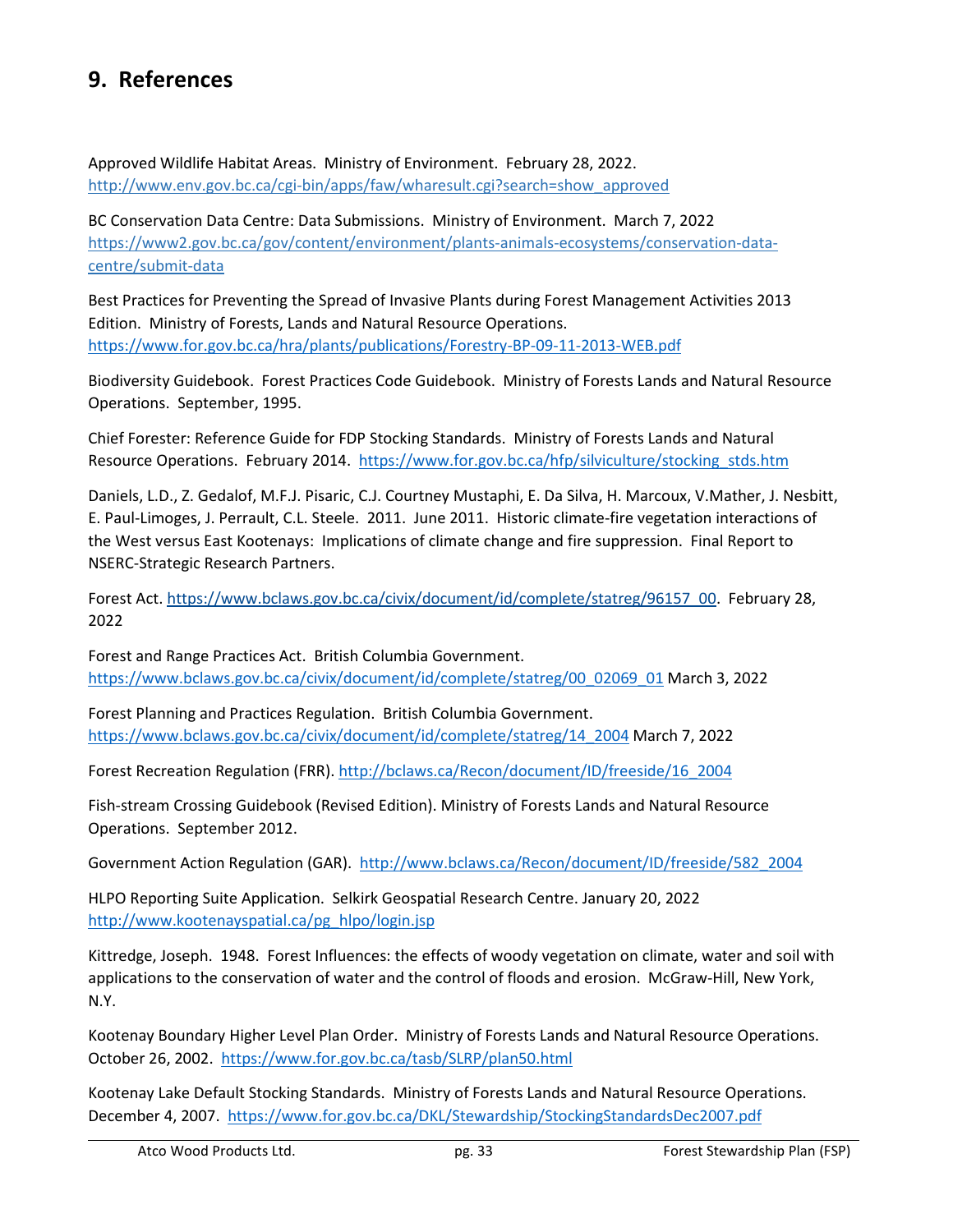Report-A-Weed. Ministry of Forests Lands and Natural Resource Operations. 2022. https://www.for.gov.bc.ca/HRA/plants/raw.htm

Silviculture Systems Program, Notes to the Field, Volume 7. John Harkema and Mel Scott. Ministry of Forests Lands and Natural Resource Operations. Forest Practices Branch. March 2002.

Species at Risk Public Registry. Government of Canada. January 12, 2022. http://www.registrelep-sararegistry.gc.ca/species/schedules\_e.cfm?id=1

Stuart-Smith, A.K. 2001. Songbird communities in burned and logged stands with variable tree retention in the Canadian Rocky Mountains [Ph.D.]: Oregon State University, Department of Forest Science. 140pg.

Stuart-Smith, A.K., and R. Hendry. 1998. Residual trees left by fire: final report. Invermere, BC: Ministry of Forests Lands and Natural Resource Operations. Invermere Forest District. Report nr 7.

Visual Impact Assessment Guidebook (2nd edition). Forest Practices Code of British Columbia. Ministry of Forests Lands and Natural Resource Operations. January 2001.

Watershed Assessment and Management of Hydrologic and Geomorphic Risk in the Forest Sector (Version 1.0). Engineers and Geoscientists British Columbia. Association of BC Forest Professionals. March 9, 2022 https://www.egbc.ca/getmedia/8742bd3b-14d0-47e2-b64d-9ee81c53a81f/EGBC-ABCFP-Watershed-Assessment-V1-0.pdf.aspx

Water Sustainability Act.

Wildlife Act.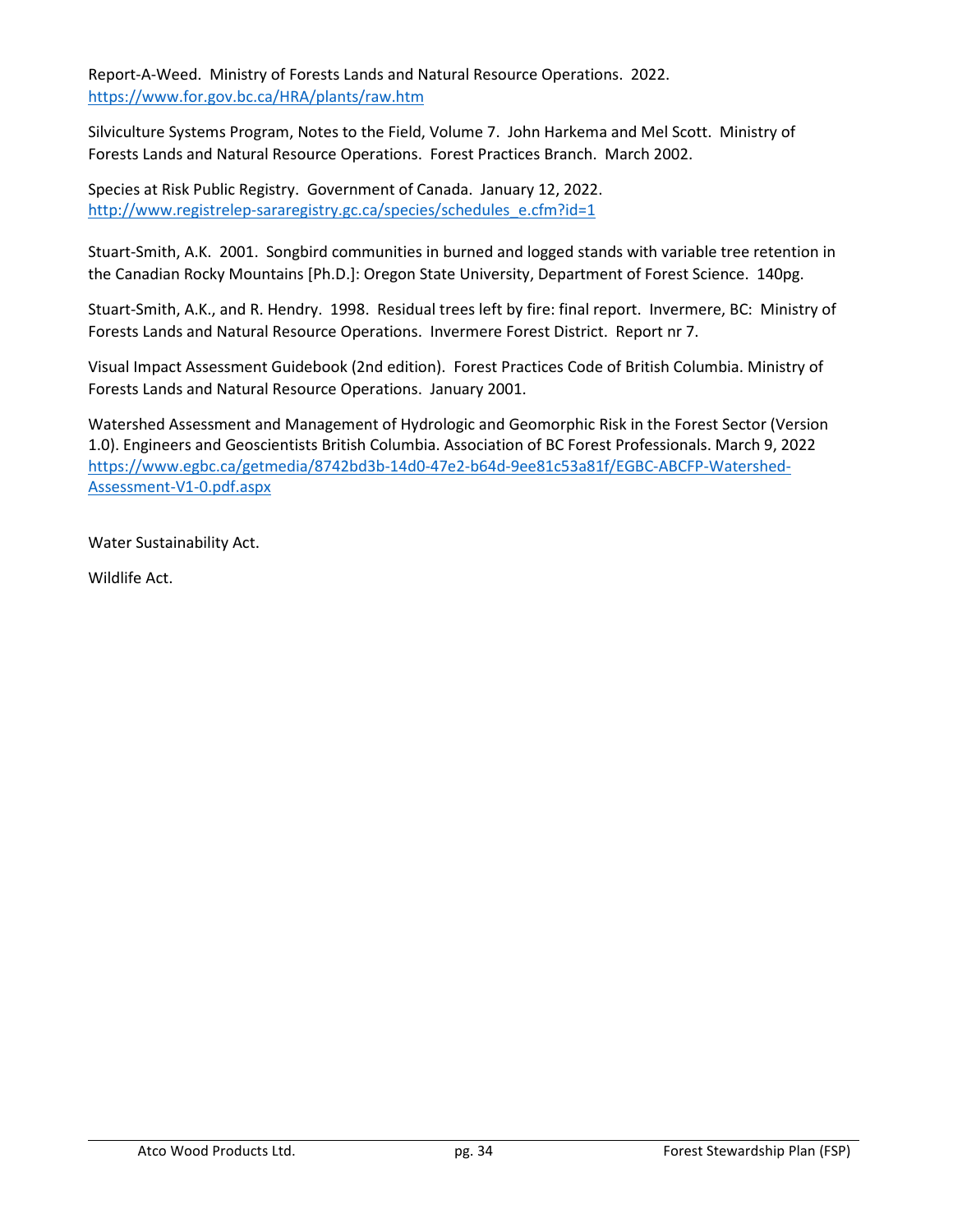## **10. Appendices**

## **I. Arrow and Kootenay Lake FDU Maps**

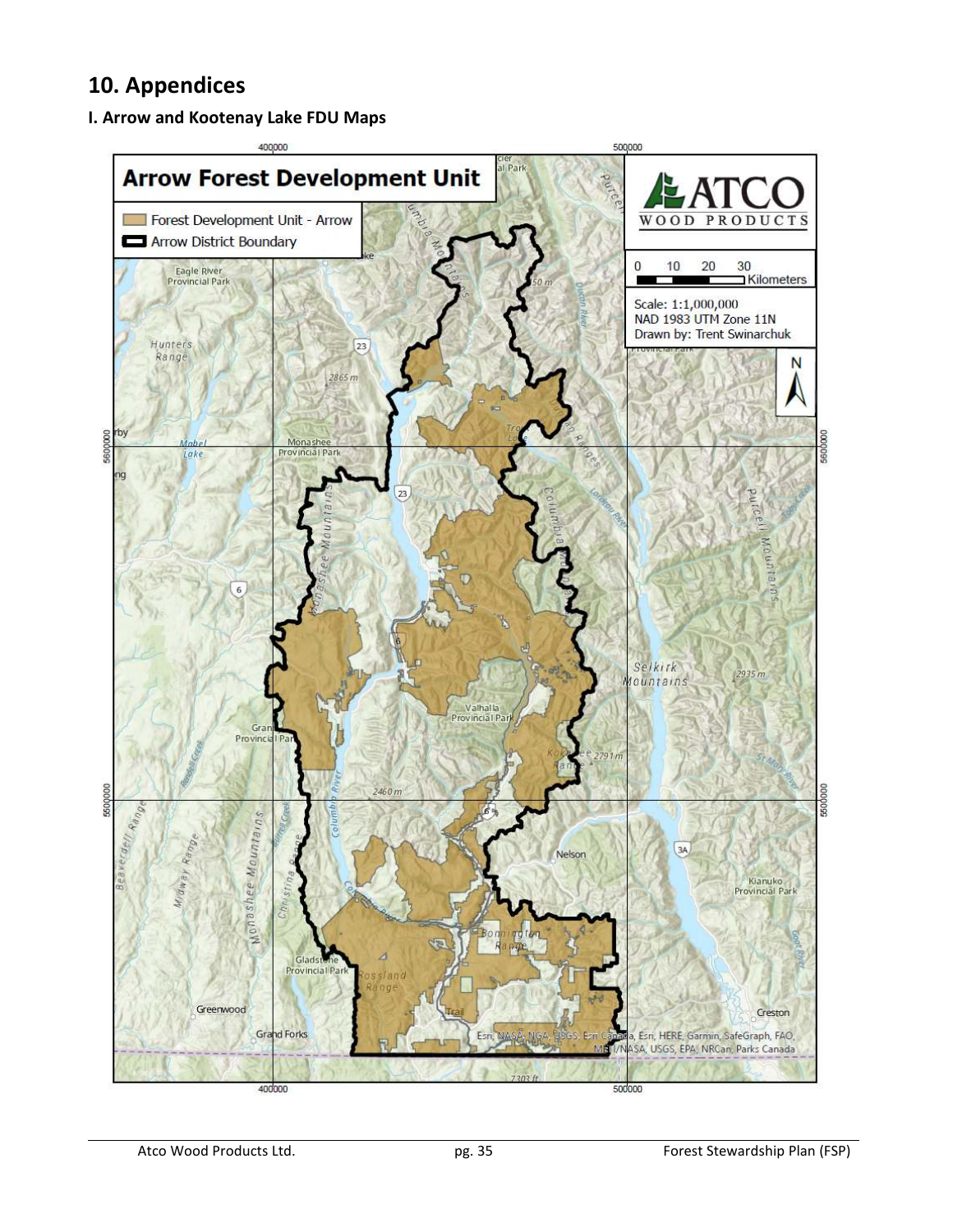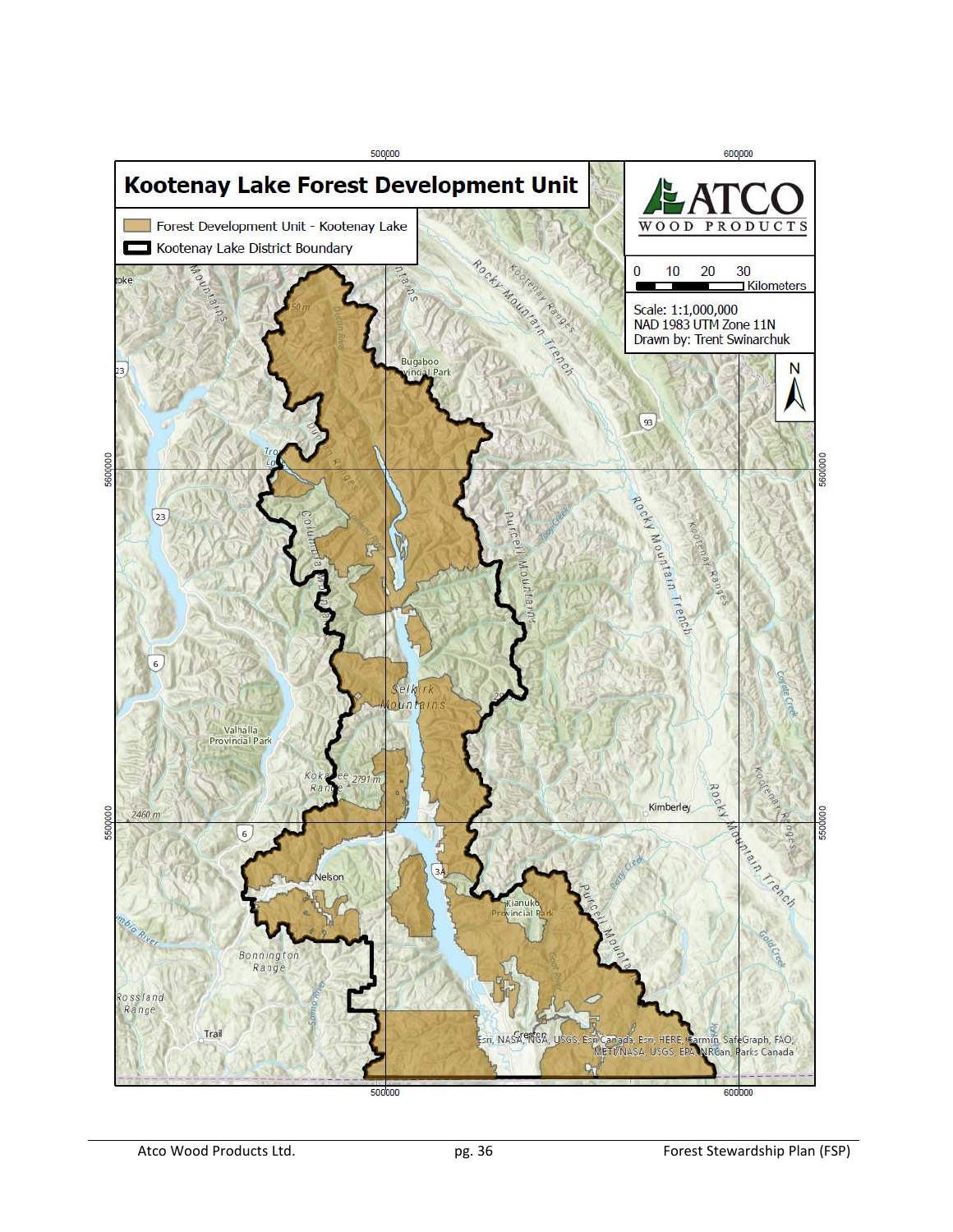#### II. Referral List

| <b>Utilities</b>                  | <b>BC Hydro</b><br>Columbia Basin Fish & Wildlife<br><b>Compensation Program</b><br>Columbia Power Corporation<br>Fortis BC-Gas<br>Fortis BC - Electricity<br><b>Teck Metals</b>                                                                                                                                                                                | <b>Recreation &amp;</b><br><b>Societies</b>    | Beaver Mountain Snowmobile Association<br>Beaver Valley Cross Country Ski Club<br><b>Big Red Cats</b><br>Blackjack Cross Country Ski Club<br>Castlegar Nordic Ski Club<br><b>Castlegar Snowmobile Association</b><br>Central Kootenay Invasive Plant Society<br><b>Chamber of Mines</b><br>Friends of the Rossland Range<br>Kootenay Columbia Trail Society<br>Kootenay Experience<br>Nelson Cycling Club<br>Nelson Nordic Ski Club<br><b>Nelson Sno-Goers</b><br><b>Red Mountain Resort</b><br>Salmo Ski Hill<br>Salmo Valley Trail Society<br>Salmo Stream Keepers<br>Snowwater Heli Skiing<br><b>Trail Wildlife Association</b><br>West Kootenay Snow-Goers<br>West Kootenay Recreational Dirt Bike & ATV Society<br>Whitewater Ski and Winter Resort<br><b>Trapping License Holders</b> |  |
|-----------------------------------|-----------------------------------------------------------------------------------------------------------------------------------------------------------------------------------------------------------------------------------------------------------------------------------------------------------------------------------------------------------------|------------------------------------------------|---------------------------------------------------------------------------------------------------------------------------------------------------------------------------------------------------------------------------------------------------------------------------------------------------------------------------------------------------------------------------------------------------------------------------------------------------------------------------------------------------------------------------------------------------------------------------------------------------------------------------------------------------------------------------------------------------------------------------------------------------------------------------------------------|--|
| <b>First</b><br><b>Nations</b>    | <b>Ktunaxa Nation Council</b><br><b>Okanagan Nation Alliance</b><br>Lower Similkameen Indian Band<br>Okanagan Indian Band<br>Osoyoos Indian Band<br>Penticton Indian Band<br>Shuswap Band<br>Little Shuswap Lake Band<br><b>Splatsin First Nation</b><br>Upper Nicola Indian Band<br>Neskonlith Indian Band<br>Adams Lake Indian Band<br>West Bank First Nation | <b>Municipal</b><br>Government                 | City of Castlegar<br>City of Nelson<br>City of Rossland<br>City of Trail<br>Village of Fruitvale<br><b>Village of Montrose</b><br>Village of Salmo<br>Village of Warfield                                                                                                                                                                                                                                                                                                                                                                                                                                                                                                                                                                                                                   |  |
| <b>Forest</b><br><b>Licensees</b> | <b>BCTS - Kootenay</b><br>Interfor - Castlegar division<br>Kalesnikoff Lumber                                                                                                                                                                                                                                                                                   | <b>Regional</b><br>Government                  | Regional District Kootenay Boundary (RDKB)<br>Regional District Central Kootenay (RDCK)                                                                                                                                                                                                                                                                                                                                                                                                                                                                                                                                                                                                                                                                                                     |  |
| <b>Provincial</b><br>Government   | Ministry of Energy and Mines<br>Ministry of Environment<br>Ministry of Forests, Lands and<br><b>Natural Resource Operations</b><br>Ministry of Transportation -<br>Avalanche and Weather Programs<br>Ministry of Transportation and<br>Infrastructure                                                                                                           | <b>Community</b><br>Watershed<br><b>Groups</b> | Beaver Falls Waterworks District<br><b>Blewett Conservation Society</b><br><b>Blewett Watershed Committee</b><br>Eagle Creek Water Users Committee<br>Genelle Improvement District<br><b>Taghill Water User Committee</b><br>Georama Road Water Users<br>Sandy Granite Water Users Committee<br><b>Glade Irrigation District</b><br><b>Glade Watershed Protection Society</b><br>Robson Raspberry Improvement District<br>Oasis Rivervale Improvement District<br>Ymir Community Watershed Society                                                                                                                                                                                                                                                                                          |  |

Note: Atco Wood Products Ltd. has established and maintained a long-standing working relationship with respect to forest development in various community watersheds. Due to the lack of specific proposed developments shown in each FDU, individual water license holders will not be provided with a direct referral letter during the public advertisement of this FSP. They will be notified of proposed development activities as the stand level developments are proposed within the larger FDUs. Public referral opportunity is provided in newspaper advertisement.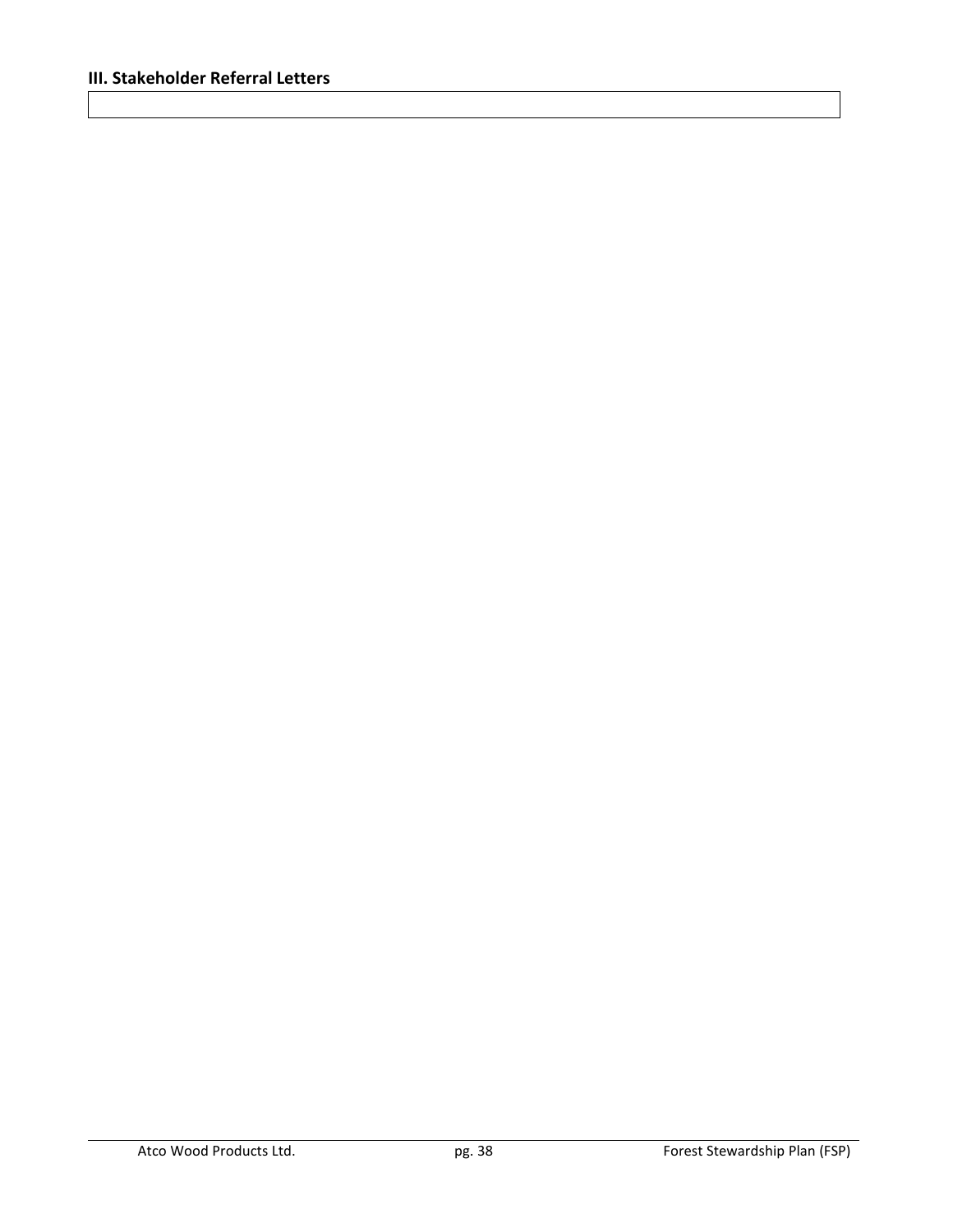### **IV. Public Review and Comment**

| Date | Name | Affiliation |  | Type   Comment Received and Atco's Response ("-<br>"dash) | Reply letter &/or<br>map |
|------|------|-------------|--|-----------------------------------------------------------|--------------------------|
|------|------|-------------|--|-----------------------------------------------------------|--------------------------|